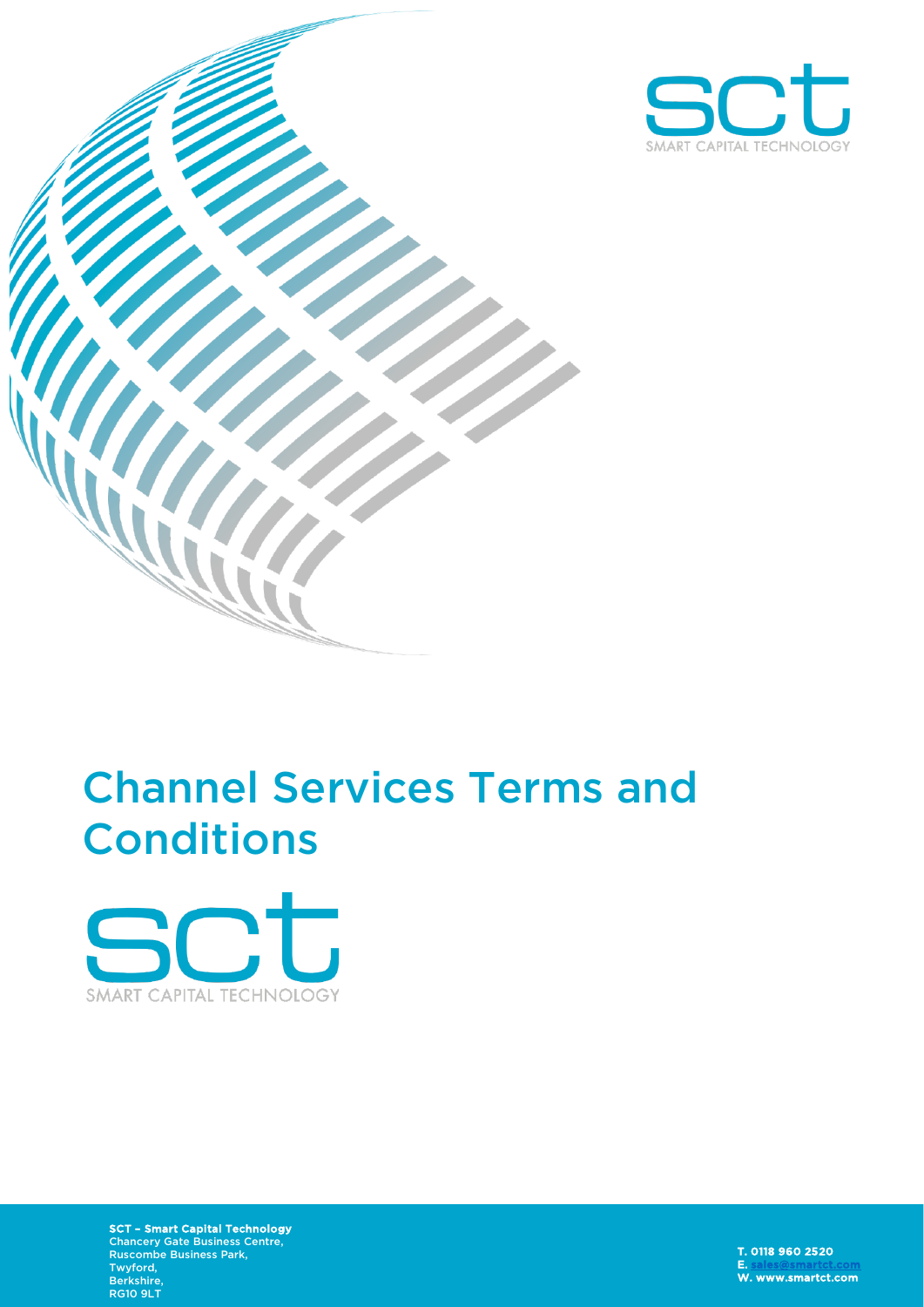

# **GENERAL TERMS AND CONDITIONS OF SUPPORT**

# <span id="page-1-0"></span>**1.0 INTERPRETATION AND APPLICATION OF TERMS**

The definitions and rules of interpretation in this Clause [1.0](#page-1-0) apply in these Terms.

- 1.1 These General Terms and Conditions of Support are the terms and conditions on which the Services will be provided to Partner. The terms and conditions specific to the Services offering are set-out in the Specific Terms and Conditions of Support (Schedule 1) of these Terms.
- 1.2 Unless expressly stated to the contrary, all defined terms in these Terms shall have the meaning set out in Claus[e 1.10](#page-1-1) (Definitions and Interpretations) of these Terms.
- 1.3 Clause headings are included for convenience only, have no legal effect and shall be ignored when constructing these Terms.
- 1.4 References to Clauses are to the clauses of the General Terms and Conditions of Support of these Terms, references to Paragraphs are to the paragraphs of the Specific Terms and Conditions of Support as set-out in Schedule 1 of these Terms.
- 1.5 A reference to a statute or statutory provision shall include all subordinate legislation made as at the date of the Contract under that statute or statutory provision.
- 1.6 In the event of any conflict among the terms and conditions of a Contract, the following order of precedence shall be observed:
	- 1.6.1 the applicable Support Service Quotation, Statement of Work, Unsupported Equipment Offer or T&M Offer;
	- 1.6.2 the Specific Terms and Conditions of Support (as set-out in Schedule 1) of these Terms;
	- 1.6.3 the General Terms and Conditions of Support of these Terms;
- 1.7 SCT and Partner may hereinafter individually be referred to as "Party" and collectively as the "Parties".
- 1.8 For the avoidance of doubt the Parties agree that any document that purports to amend the terms of these Terms, a Support Service Quotation, a Statement of Work, a Support Service Order, a T&M Offer or a T&M Order and which is not in compliance with these Terms or the Contract (including without limitation any Purchase Order or Purchase Order confirmation or similar document that carries terms not expressly included in these Terms or the Contract) shall be of no effect.
- 1.9 SCT may revise these Terms from time to time by changing it on SCT's website. By continuing to purchase Services Partner accepts the terms and conditions of these Terms. It is Partner's responsibility to check the Terms each time Partner places a Purchase Order for Services. These Terms were last updated on 1 June 2020.
- <span id="page-1-1"></span>1.10 Definitions:

| <b>Account</b>                               | means the account created for Partner with SCT for invoicing purposes;                                                                                                                                                                                                                                                                                                       |  |
|----------------------------------------------|------------------------------------------------------------------------------------------------------------------------------------------------------------------------------------------------------------------------------------------------------------------------------------------------------------------------------------------------------------------------------|--|
| <b>Advance Hardware Replacement</b>          | means a spares management service providing replacement Parts to Partner<br>for supported Equipment before the Faulty Part is returned.                                                                                                                                                                                                                                      |  |
| <b>Business Day</b>                          | means Monday to Friday, excluding UK bank and other UK public holidays,<br>unless otherwise agreed in writing;                                                                                                                                                                                                                                                               |  |
| Case                                         | is the term used to identify any request logged on SCT's incident management<br>system for Partner;                                                                                                                                                                                                                                                                          |  |
| <b>Charges</b>                               | means the fees (recurring and/or non-recurring) for the Services;                                                                                                                                                                                                                                                                                                            |  |
| <b>Confidential Information</b>              | means all information (in whatever format) designated as such by either Party<br>together with such information which relates to the business, affairs,<br>networks, products, developments, trade secrets, know-how, security<br>information and personnel of either Party and which may reasonably be<br>regarded as the confidential information of the disclosing Party; |  |
| Contract                                     | means a Support Service Order or T&M Order;                                                                                                                                                                                                                                                                                                                                  |  |
| <b>Contract Start Date/Contract End Date</b> | means the dates specified in the Equipment List from which Partner's<br>entitlement to receive the Support Services for a given piece of Equipment<br>shall commence and cease;                                                                                                                                                                                              |  |
| <b>Deliverable</b>                           | means a tangible or intangible good or service produced by SCT for Partner.                                                                                                                                                                                                                                                                                                  |  |
| <b>End User</b>                              | means an unaffiliated third party customer of Partner that receives IT Services<br>for such third party's internal business purposes;                                                                                                                                                                                                                                        |  |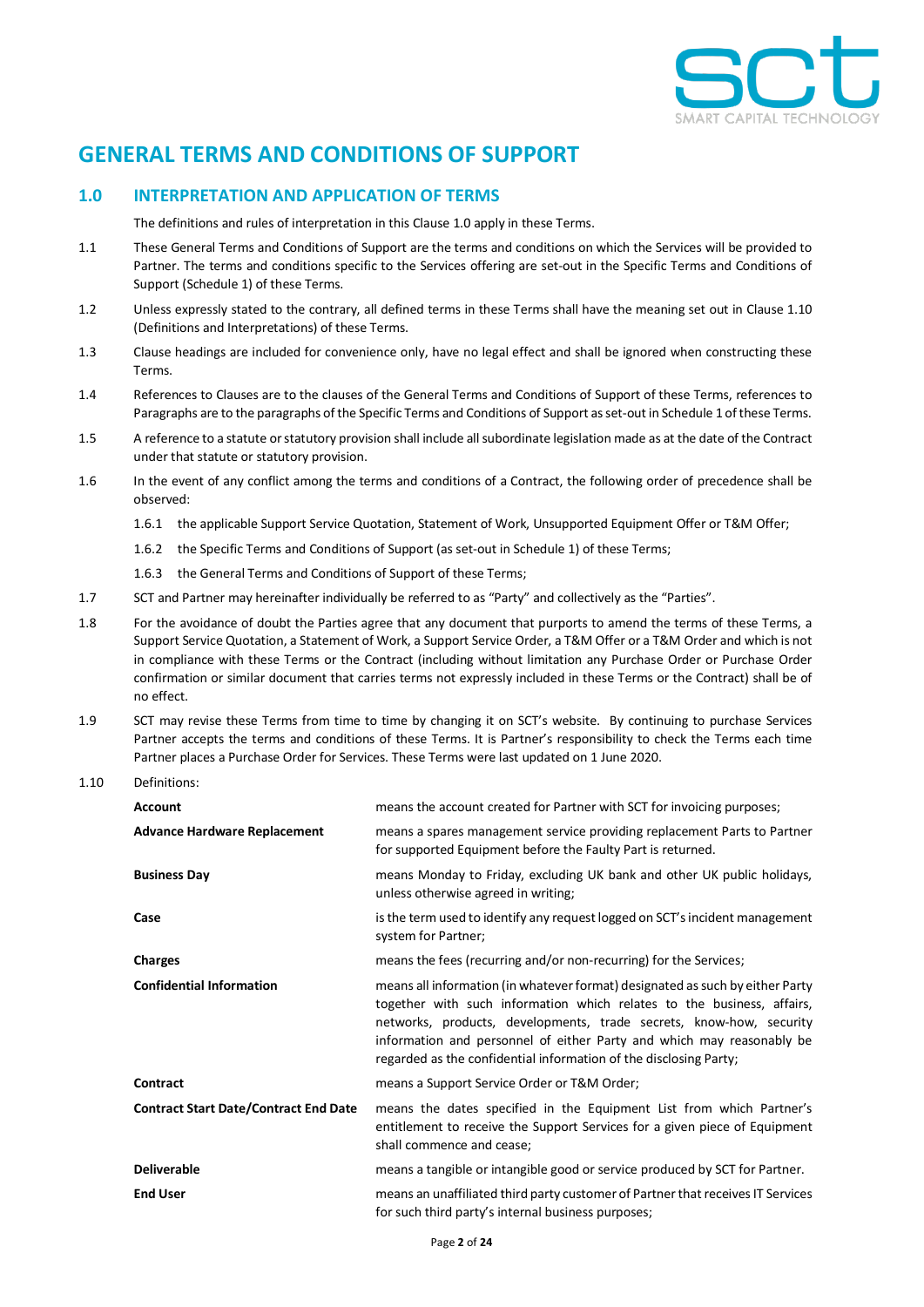

| Equipment                     | means those units, components or sub-assemblies referred to in the<br>Equipment List(s) for which the Support Services will be provided;                                                                                                                     |
|-------------------------------|--------------------------------------------------------------------------------------------------------------------------------------------------------------------------------------------------------------------------------------------------------------|
| <b>Equipment List</b>         | means the list of Equipment defined in a Support Service Order;                                                                                                                                                                                              |
| Estate                        | means all active Support Service Orders between Partner and SCT;                                                                                                                                                                                             |
| <b>Faulty Part</b>            | means the part of the Equipment identified as faulty and replaced by a Part<br>supplied by SCT;                                                                                                                                                              |
| <b>Field Service Engineer</b> | means the SCT assigned engineer who will execute the Services;                                                                                                                                                                                               |
| <b>Good Industry Practice</b> | means the degree of skill, diligence, prudence and foresight which would<br>reasonably and ordinarily be expected from a skilled and experienced supplier<br>or operator engaged in a similar undertaking to SCT under the same or similar<br>circumstances; |
| <b>Hours of Cover</b>         | means the hours of cover under which Support Services will be provided as<br>defined in the SLA set out in the Equipment List of the applicable Support<br>Service Order;                                                                                    |
| Incident                      | means the event causing Partner to log a Case with SCT under the terms of<br>the Support Services;                                                                                                                                                           |
| <b>IT Services</b>            | means the IT services provided by Partner to End Users using the Services and<br>Partner's intellectual capital and/or additional services provided by Partner.                                                                                              |
| <b>Legitimate Part</b>        | means a Part or Faulty Part which is recognised as being official and legitimate<br>by the Manufacturer and capable of being registered for support services with<br>the Manufacturer if necessary;                                                          |
| Manufacturer                  | means the company responsible for making or producing the Equipment<br>and/or Parts;                                                                                                                                                                         |
| <b>Nominated Contacts</b>     | means the name, email address and phone number of the individuals<br>provided to SCT by Partner to contact in relation to providing the Support<br>Services;                                                                                                 |
| <b>Non-Legitimate Part</b>    | means a Part or Faulty Part which is not recognised by the Manufacturer or is<br>counterfeit and is not capable of being registered for support services with<br>the Manufacturer;                                                                           |
| <b>Normal Business Hours</b>  | means the hours of 8.00am to 6.00pm (WET or WEST as appropriate), Monday<br>to Friday, excluding UK bank and other UK public holidays;                                                                                                                       |
| Partner                       | means the customer entity identified on the Contract;                                                                                                                                                                                                        |
| Parts                         | means spare parts and/or whole units and/or sub-modules of Equipment<br>supplied by SCT to provide the Support Services;                                                                                                                                     |
| <b>Purchase Order</b>         | means an official document issued by Partner committing to pay SCT for the<br>sale of specific goods or services to be delivered in the future;                                                                                                              |
| <b>Request For Service</b>    | means a formal request by Partner for the provision of Time and Materials<br>Work;                                                                                                                                                                           |
| <b>SCT</b>                    | means Smart Capital Technology Limited, a company registered in England<br>and Wales (Registration No. 4569616) and having its registered office at Unit<br>7, The Pavilions, Ruscombe Business Park, Ruscombe, Reading, Berkshire,<br>RG10 9NN;             |
| <b>Service Credit</b>         | means credit applied to the Account to be used as credit against future<br>invoices for Support Services.                                                                                                                                                    |
| Service Level or SLA          | means the service levels set out in each Support Service Order that apply to<br>the performance of the relevant Support Services or relevant parts thereof;                                                                                                  |
| <b>Services</b>               | means Support Services and/or T&MW as applicable;                                                                                                                                                                                                            |
| Site                          | means the Equipment location as defined in the applicable Support Service<br>Order or the location where the T&MW is to be performed as specified in the<br>applicable T&M Order;                                                                            |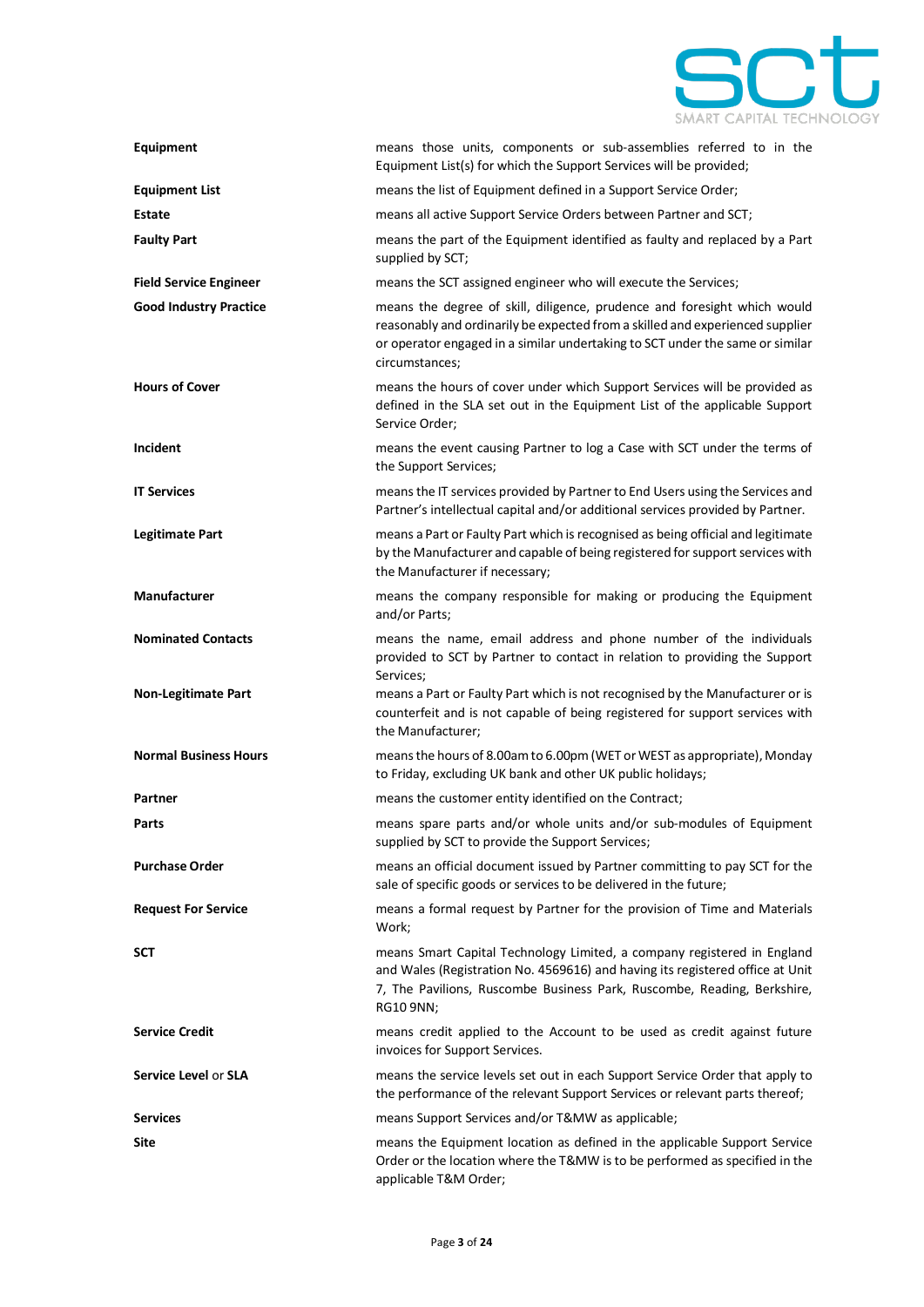

| <b>Specific Deliverable</b>      | means a specific Deliverable agreed in writing and identified as such in a<br>Contract and unless a Specific Deliverable is agreed the Contract does not<br>contain any Deliverable;                                                                                                                                                                            |
|----------------------------------|-----------------------------------------------------------------------------------------------------------------------------------------------------------------------------------------------------------------------------------------------------------------------------------------------------------------------------------------------------------------|
| <b>Statement of Work</b>         | means a document issued by SCT to Partner setting out the details of more<br>complex Support Services than can be defined in a Support Service Quotation<br>or T&MW and which SCT is willing to provide to Partner. A generic pro-forma<br>for a Statement of Work is set out in Appendix A of these Terms;                                                     |
| <b>Support Engineering</b>       | means the provision of a suitably qualified Field Service Engineer on-site to<br>facilitate the replacement of Faulty Parts for supported Equipment;                                                                                                                                                                                                            |
| <b>Support Period</b>            | means the period between the Contract Start Date and Contract End Date<br>during which the Support Services shall be provided and the Charges shall be<br>calculated for each piece of Equipment on the Equipment List;                                                                                                                                         |
| <b>Support Service Order</b>     | means an individual contract for the provision of Support Services<br>incorporating these Terms and the relevant Support Service Quotation or<br>Statement of Work;                                                                                                                                                                                             |
| <b>Support Service Quotation</b> | means a written document provided by SCT detailing the Equipment, Sites,<br>Charges, Contract Start/End Dates and Service Levels for Support Services<br>requested by Partner from time to time;                                                                                                                                                                |
| <b>Support Services</b>          | means the contracted services for Support Engineering and/or Advance<br>Hardware Replacement to be used by Partner to provide IT Services;                                                                                                                                                                                                                      |
| <b>Terms</b>                     | means these General Terms and Conditions of Support together with any<br>schedules or addendums to the aforementioned and documents referred to<br>herein;                                                                                                                                                                                                      |
| <b>T&amp;M Offer</b>             | means a written document, which may take the format of a Statement of<br>Work, provided by SCT detailing the T&MW to be undertaken and the<br>applicable Charges;                                                                                                                                                                                               |
| <b>T&amp;M Order</b>             | means an individual contract for the provision of T&MW incorporating these<br>Terms and the relevant T&M Offer;                                                                                                                                                                                                                                                 |
| Time and Materials Work or T&MW  | means any work conducted for Partner by SCT in accordance with Clause 9.0<br>(Time and Materials Charges) of the General Terms and Conditions of Support<br>which falls outside of the scope of the Support Services, as provided by these<br>Terms, either through its nature or time of execution and as further detailed<br>in Schedule 1(C) of these Terms; |
| <b>TUPE</b>                      | means the Transfer of Undertakings (Protection of Employment) Regulations<br>2006 (SI 2006/246) as may be amended, added to, replaced or superseded<br>from time to time;                                                                                                                                                                                       |
|                                  | Unsupported Equipment Service Request means a request for Support Services for equipment not on the Equipment<br>List or for Support Services for Equipment outside of the contracted Service<br>Level;                                                                                                                                                         |
| VAT                              | means Value Added Tax;                                                                                                                                                                                                                                                                                                                                          |
| <b>WEST</b>                      | means Western European Summer Time; and                                                                                                                                                                                                                                                                                                                         |
| <b>WET</b>                       | means Western European Time.                                                                                                                                                                                                                                                                                                                                    |

# **2.0 SUPPORT SERVICES**

- <span id="page-3-0"></span>2.1 From time to time, as requested by Partner, SCT shall issue a Support Service Quotation or Statement of Work to Partner. By issuing a Purchase Order referencing the Support Service Quotation or Statement of Work (as applicable) the Purchase Order shall constitute an offer by Partner to purchase the Support Services subject to the terms of the referenced Support Service Quotation or Statement of Work and these Terms. Upon SCT's acceptance of the Purchase Order the applicable Support Service Quotation or Statement of Work shall be considered a Support Service Order incorporating these Terms.
- 2.2 The Support Services shall only be used by Partner to provide IT Services.
- 2.3 Support Service Quotations and Statements of Work for Support Services referencing pounds sterling shall remain valid for thirty (30) days unless stated otherwise. Support Service Quotations and Statements of Work for Support Services referencing currencies other than pounds sterling shall remain valid for ten (10) Business Days, unless stated otherwise.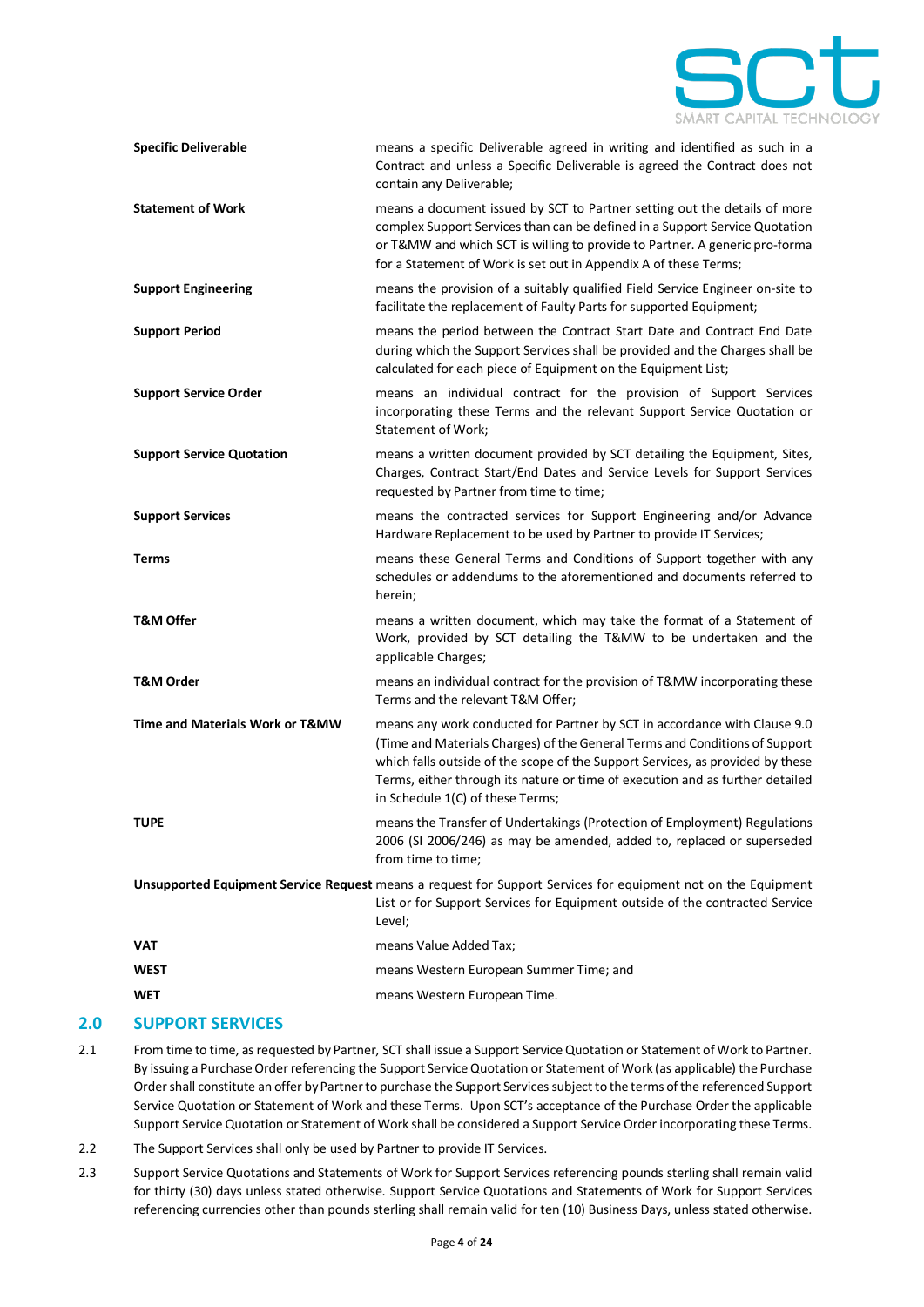

SCT reserves the right to withdraw the Support Service Quotation or Statement of Work at any time prior to a Support Service Order coming into effect in accordance with Claus[e 2.1.](#page-3-0)

- 2.4 The items of Equipment to which the Support Services apply are set out in the Equipment List in the applicable Support Service Order.
- 2.5 Equipment may be deleted from the Equipment List during the term of a Support Service Order upon 30 days written notice from Partner to SCT. SCT will issue a pro rata credit only where SCT does not have committed third party support costs in relation to the deleted Equipment and Partner repays any discount or other benefit Partner may have received which was based on the initial Support Period.

#### **3.0 SCT RESPONSIBILITIES**

- 3.1 SCT shall provide the Support Services for the Support Period indicated in the Equipment List of the applicable Support Service Order.
- 3.2 SCT warrants that notwithstanding any statutory rights accruing to Partner it will use every degree of care and skill to be reasonably expected of an experienced channel services support provider in the provision of the Services.
- 3.3 SCT's support desk **("Support Desk")** will coordinate the Services and will be the point of contact for Partner for all issues relating to the Services.

## **4.0 PARTNER RESPONSIBILITIES**

- 4.1 Partner shall use all reasonable endeavours to ensure that their End User(s) provide and maintain a secure and suitable environment for the Equipment as specified by the Manufacturer of the Equipment.
- 4.2 Partner shall provide to SCT in a timely manner all documents, information, items and materials in any form (whether owned by Partner or third party) required under a Contract or otherwise reasonably required by SCT in connection with the Services and ensure that they are accurate and complete.
- 4.3 Before requesting any assistance from SCT under the Support Services, Partner shall use all reasonable endeavours to implement the following:
	- 4.3.1 any applicable operator tasks and procedures on problem determination, analysis and recovery (of which Partner is aware or made aware of by SCT) have been carried out;
	- 4.3.2 all safeguards that might reasonably be considered to be appropriate for all programs, software data or configuration information contained in, on or in relation to the Equipment have been implemented.
- 4.4 Partner shall notify SCT of the identity and contact details of the Nominated Contacts within fourteen (14) days of the Contract Start Date. Any subsequent changes to the Nominated Contacts shall be made at least seven (7) days prior to the new Nominated Contact being permitted to log calls with SCT.
- 4.5 Partner shall ensure that the Nominated Contacts are suitably skilled and knowledgeable in the operation of the Equipment, through the provision of training where appropriate.
- 4.6 Partner shall take sole responsibility for the maintenance of procedures to enable the reconstruction of any lost or altered files, data, programs or configuration. Partner has sole responsibility for performing, or ensuring the End User performs, all back-up procedures so that data integrity can be maintained.
- 4.7 Partner shall pay for all Charges in accordance with Clause [6.0](#page-5-0) (Charges and Payment) of the General Terms and Conditions of Support of these Terms.
- 4.8 Partner shall make no representations or warranty, written or oral, on SCT's behalf, other than representations and warranties expressly authorised by SCT in writing. SCT shall have no liability to Partner or any End User for any warranty made by Partner on SCT's behalf which it shall not be herein expressly authorised to make.

# **5.0 SUPPORT SERVICES EXCLUSIONS**

- <span id="page-4-0"></span>5.1 SCT shall not be responsible for:
	- 5.1.1 faults in the Equipment arising for reasons other than fair wear and tear. Without limitation as to the generality of this Clause [5.1.1](#page-4-0) SCT shall not be responsible for any faults arising from the following causes:
		- 5.1.1.1 accident, neglect or misuse;
		- 5.1.1.2 failure, fluctuation or fault of electricity supply, air-conditioning, humidity control or other environmental conditions;
		- 5.1.1.3 fire or water damage;
		- 5.1.1.4 the fitting of parts, software or accessories that are not compatible with the Equipment;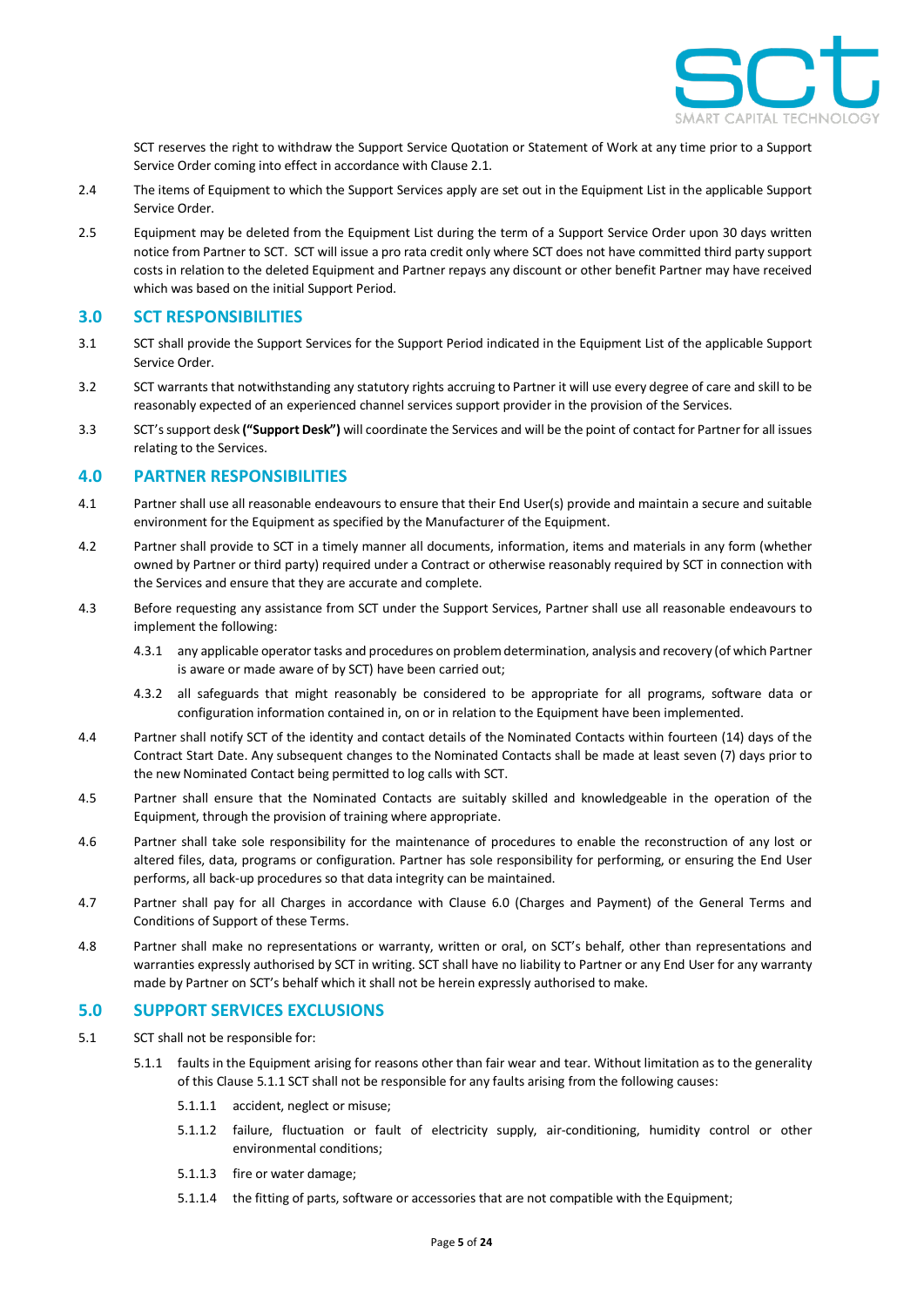

- 5.1.1.5 modifications and / or alterations to the Equipment by Partner or other third party which have not been agreed by SCT through a mutually acceptable change control process, where such agreement shall not unreasonably be withheld or delayed; and
- 5.1.1.6 any use, modification or alteration of the Equipment other than that for which it was designed or which is contrary to the instructions of the Manufacturer.
- 5.1.2 the provision of operating supplies, materials or accessories including but not limited to disks, tapes, printer ribbons, tape heads, print heads, anything identified by the Manufacturer as consumable and any other item which might reasonably be considered to be consumable;
- 5.1.3 performing electrical works external to the Equipment or providing the Support Services in relation to accessories, alterations to, attachments to the Equipment or other devices not specified in the Contract;
- 5.1.4 performing the Support Services outside of the Hours of Cover. If Partner wishes for the Support Services to be provided outside of the Hours of Cover, or wishes for Support Services for equipment not on the Equipment List, Partner may make an Unsupported Equipment Service Request in accordance with Clause [10.0](#page-6-0) (Unsupported Equipment) of the General Terms and Conditions of Support of these Terms;
- 5.1.5 software updates, upgrades or technical advice.
- 5.2 For any services Partner would like provided outside of the scope of the Support Services Partner may make a Request For Service to SCT in accordance with Claus[e 9.0](#page-6-1) (Time and Materials Charges) of the General Terms and Conditions of Support of these Terms.

#### <span id="page-5-0"></span>**6.0 CHARGES AND PAYMENT**

- 6.1 The Support Period for the Support Services and the related Charges for each piece of Equipment are set out in the Equipment List of the applicable Support Services Order. All Charges shown include all delivery and packaging costs unless otherwise agreed.
- 6.2 All Charges exclude VAT, unless otherwise agreed.
- 6.3 In the event currency conversion is required for currency other than pounds sterling, the conversion shall be calculated at the SCT internally published weekly rate in force at the time of conversion.
- 6.4 Unless otherwise agreed all Charges shall be invoiced annually in advance.
- 6.5 Unless otherwise agreed, the payment terms in respect of invoicessubmitted in accordance with this Claus[e 6.0](#page-5-0) shall be net thirty (30) days from the date of the relevant invoice and the amounts payable shall be exclusive of VAT but inclusive of all other taxes, imposts and fees. If VAT is payable it shall be separately identified on the invoice and shall be payable by Partner subject to receipt of a valid VAT invoice from SCT.
- 6.6 Time for payment of the Charges shall be of the essence of the Contract.
- <span id="page-5-2"></span>6.7 In the event of late payment of any undisputed invoice, SCT reserves the right, without prejudice to any other available remedy, to suspend provision of the Services in whole or in part giving seven (7) calendar days written notice to Partner and then until payment has been made. Partner acknowledges that SCT will not be responsible for any consequences, financial or otherwise, which may flow from the suspension of the Services.
- 6.8 Partnershall notify SCT in writing of any invoice disputes within five (5) Business Days of the date of the invoice, specifying in reasonable detail the basis of the dispute. SCT agrees to investigate such matter and where the dispute is valid, correct the invoiced amount.
- 6.9 Payments which are not received when the amount invoiced is properly due and payable will be considered overdue and will remain payable by Partner. SCT reserves the right, without prejudice to any other right or remedy available to SCT, to exercise SCT's statutory right to claim interest and compensation for debt recovery costs under the Late Payment of Commercial Debts (Interest) Act 1998.
- 6.10 SCT reserves the right not to accept new Contracts whilst the Account is in arrears.
- 6.11 All vendor backed Support Services are subject to change at any time due to being underwritten by the vendor. For multiyear Support Periods SCT reserves the right to change the Charges on any anniversary of the Contract Start Date as a result of changes in the vendor pricing to SCT used to provide the Support Services (and solely to the extent necessary to address such changes in pricing without any increase in SCT's margin).

#### <span id="page-5-1"></span>**7.0 TERMINATION**

7.1 Without limiting any other remedy available to it, either Party may terminate a Contract with immediate effect by giving written notice to the other Party at any time if: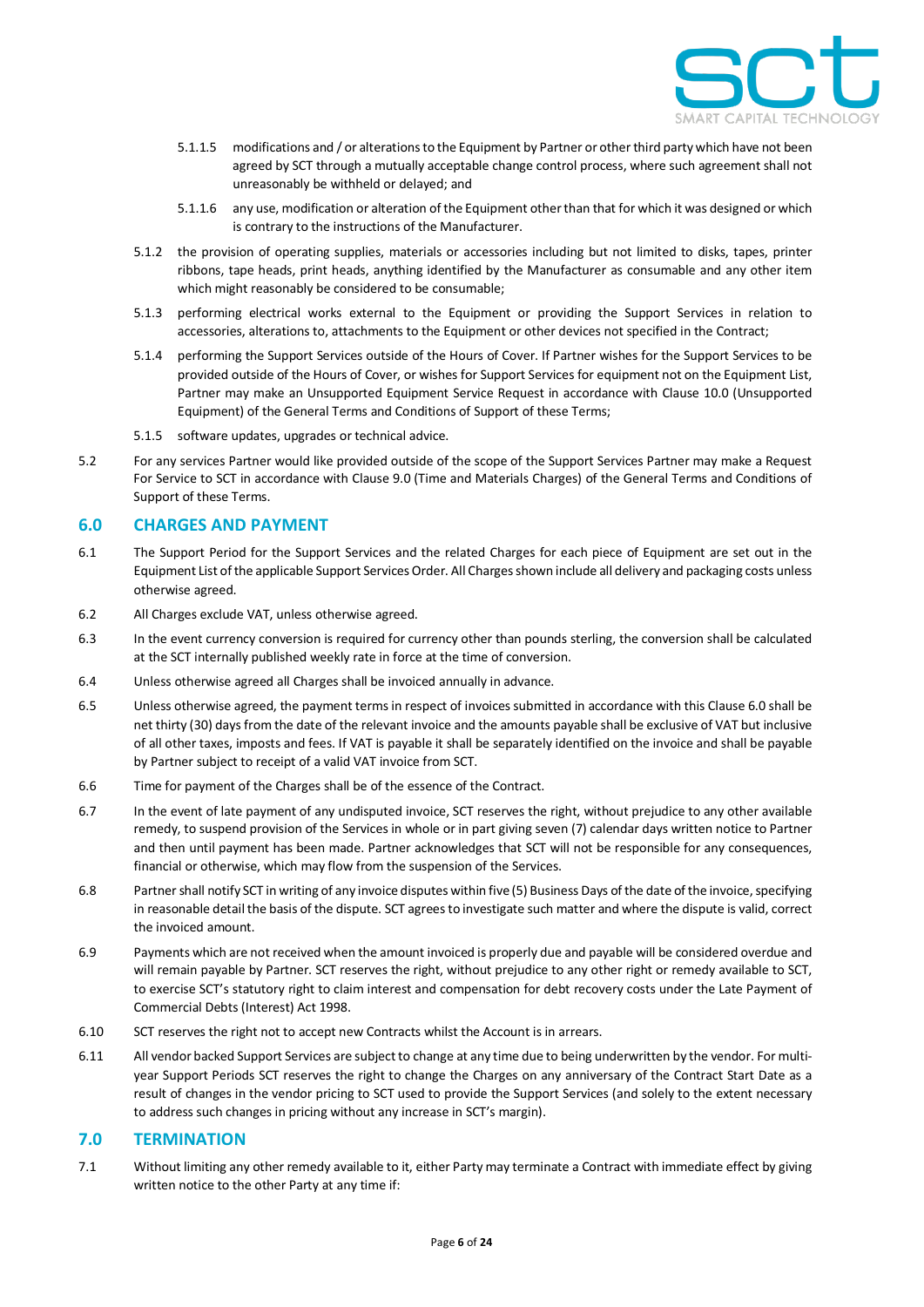

- <span id="page-6-2"></span>7.1.1 the other Party commits a material breach of any provision of the Contract and (if such breach is remediable) fails to remedy that breach within thirty (30) days of a request to do so; or
- 7.1.2 the other Party repeatedly breaches any of the terms of the Contract in such a manner as to reasonably justify the opinion that its conduct is inconsistent with it having the intention or ability to give effect to the terms of the Contract; or
- 7.1.3 an order is made or a resolution is passed for the winding up of the other Party, or circumstances arise which entitle a court of competent jurisdiction to make a winding-up order in relation to the other Party; or
- 7.1.4 an order is made for the appointment of an administrator to manage the affairs, business and property of the other Party, or documents are filed with a court of competent jurisdiction for the appointment of an administrator of the other Party, or notice of intention to appoint an administrator is given by the other Party or its directors or by a qualifying floating charge holder (as defined in paragraph 14 of Schedule B1 to the Insolvency Act 1986); or
- 7.1.5 a receiver is appointed of any of the other Party's assets or undertaking, or if circumstances arise which entitle a court of competent jurisdiction or a creditor to appoint a receiver or manager of the other Party, or if any other person takes possession of or sells the other Party's assets; or
- 7.1.6 the other Party makes any arrangement or composition with its creditors; or
- 7.1.7 the other Party ceases, or threatens to cease, to trade; or
- 7.1.8 the other Party takes or suffers any similar or analogous action in any jurisdiction in consequence of the debt.
- <span id="page-6-3"></span>7.2 Without affecting any other right or remedy available to it, SCT may terminate a Contract on giving not less than ninety (90) days' notice to Partner.

#### <span id="page-6-4"></span>**8.0 CONSEQUENCES OF TERMINATION**

- 8.1 Any termination of a Contract howsoever occasioned shall not prejudice or affect any right of action or remedy which shall have accrued up to the date of termination.
- 8.2 In respect of the termination of a Contract, SCT shall cease providing the Services from the date of termination of that **Contract.**
- 8.3 Termination of a Contract is without prejudice to the continuance of any other Contract existing.
- 8.4 On termination of any Contract SCT shall be entitled to recover from Partner any devices or equipment owned by SCT that have been loaned to Partner or stored in the Sites for the purpose of providing the Services.
- 8.5 On termination of any Contract any outstanding invoices shall immediately become due and payable.
- 8.6 In the event of Partner terminating any Support Service Order in accordance with Clause [7.1.1](#page-6-2) any amounts paid by Partner to SCT relating to periods after termination will be refunded forthwith provided that Partner indemnifies SCT in full against any third party support costs that cannot be cancelled but have been incurred by SCT and Partner repays any discount or other benefit Partner may have received which was based on the initial Support Period.
- 8.7 In the event of Partner terminating any T&M Order in accordance with Claus[e 7.1.1](#page-6-2) any amounts paid by Partner to SCT relating to T&MW not completed prior to termination will be refunded forthwith.
- 8.8 In the event of SCT terminating any Support Service Order in accordance with Claus[e 7.3](#page-6-3) any amounts paid by Partner to SCT relating to periods after termination will be refunded forthwith.
- 8.9 In the event of SCT terminating any T&M Order in accordance with Claus[e 7.3](#page-6-3) any amounts paid by Partner to SCT relating to T&MW not completed prior to termination will be refunded forthwith.

#### <span id="page-6-1"></span>**9.0 TIME AND MATERIALS WORK**

- 9.1 Where Partner would like SCT to provide services outside of the scope of the Support Services, Partner shall submit a Request for Service in accordance with Schedule 1(C) – Specific Terms & Conditions of Support.
- 9.2 Where SCT are willing and able to provide the requested Time and Materials Work the specific terms of provision are set-out in of Schedule 1(C) – Specific Terms & Conditions of Support of these Terms.

#### <span id="page-6-0"></span>**10.0 UNSUPPORTED EQUIPMENT**

- 10.1 If commercially and technically feasible to do so SCT will accept an Unsupported Equipment Service Request from Partner.
- 10.2 When Partner places an Unsupported Equipment Service Request and where SCT are able to provide the Support Services requested, SCT will provide an offer to Partner, subject to the terms and conditions of these Terms, detailing the applicable Charges **("Unsupported Equipment Offer").** The Charges are calculated to include the return of the Faulty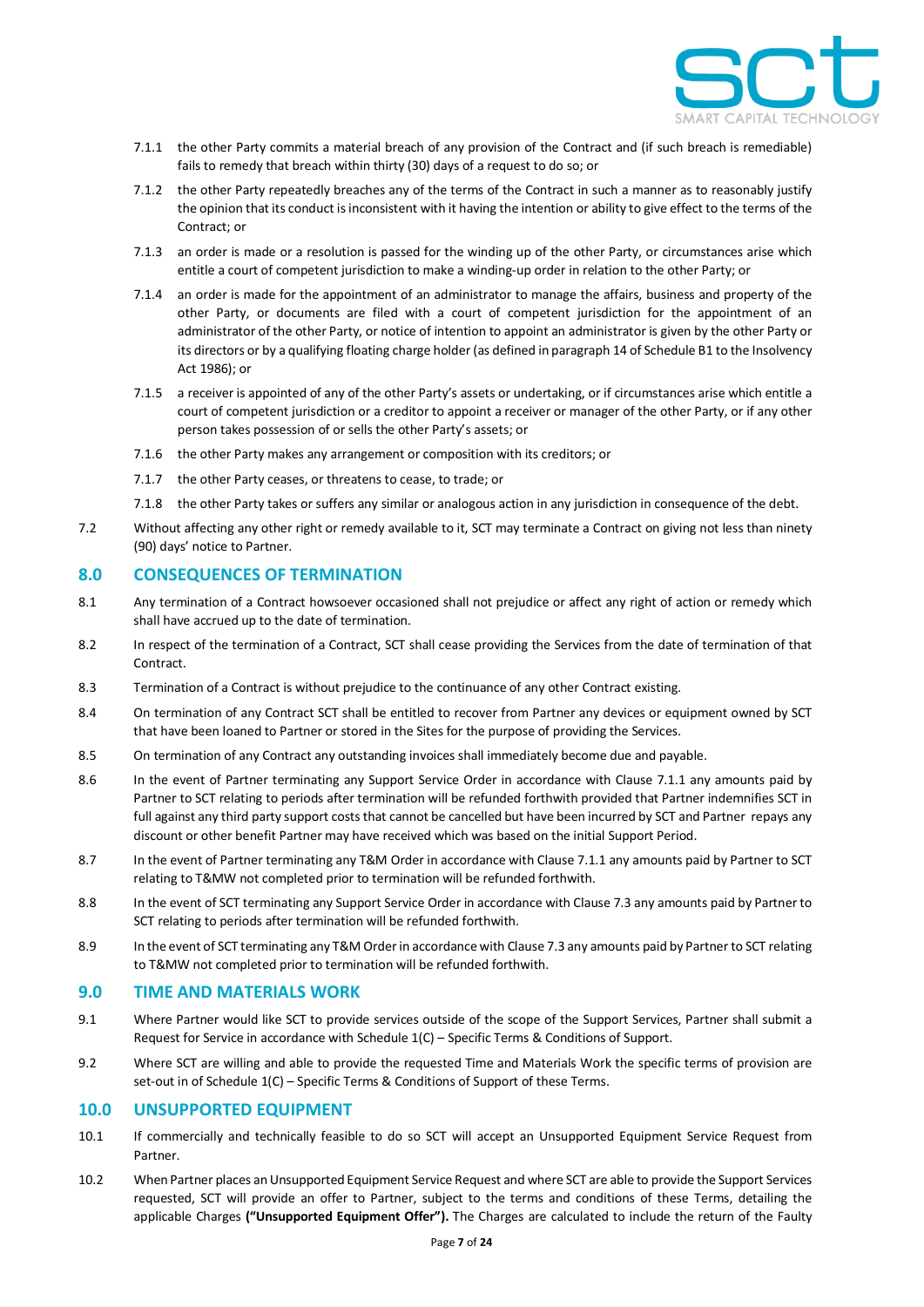

Part(s) (where a replacement Part is being provided), further charges will apply in the event the Faulty Part is not returned.

- 10.3 An Unsupported Equipment Offer shall remain valid for five (5) Business Days unless stated otherwise.
- 10.4 Upon Partner's emailed acceptance of an Unsupported Equipment Offer the Unsupported Equipment Offer shall be considered a Support Service Order, and SCT will despatch the required Part and/or Field Service Engineer to the stated destination on a reasonable endeavours basis.
- 10.5 Within two (2) Business Days of Partner's acceptance of the Unsupported Equipment Offer, Partner will raise a Purchase Order to cover the Charges detailed in the Unsupported Equipment Offer.
- 10.6 The return of the Faulty Part(s) (where applicable) must be in accordance with Clause 4.0 (Returns) of Schedule 1(A) Specific Terms & Conditions of Support.

#### **11.0 SERVICE LEVELS**

11.1 Throughout the Support Period SCT shall provide the Support Services in accordance with any Service Levels set out in the applicable Support Service Order and the definitions in the table below.

| <b>SLA Type</b> | <b>SLA Definition</b>                             | <b>Support Services Type***</b>                    |
|-----------------|---------------------------------------------------|----------------------------------------------------|
| 2HrP24x7        | 2Hr24x7 Part to Site                              | Advance Hardware Replacement                       |
| 4HrEP24x7       | 4Hr24x7 Engineer & Part to Site                   | Advance Hardware Replacement & Support Engineering |
| 4HrE24x7        | 4Hr24x7 Engineer to Site                          | <b>Support Engineering</b>                         |
| 4HrEPNBH        | 4Hr Normal Business Hours Engineer & Part to Site | Advance Hardware Replacement & Support Engineering |
| 4HrENBH         | 4HrNormal Business Hours Engineer to Site         | <b>Support Engineering</b>                         |
| 4HrP24x7        | 4Hr24x7 Part to Site                              | Advance Hardware Replacement                       |
| 4HrPNBH         | 4Hr Normal Business Hours Part to Site            | Advance Hardware Replacement                       |
| 5BDEP           | 5 Business Days Engineer & Part to Site           | Advance Hardware Replacement & Support Engineering |
| 5BDP            | 5 Business Days Part to Site                      | Advance Hardware Replacement                       |
| 8HrEP24x7       | 8Hr24x7 Engineer & Part to Site                   | Advance Hardware Replacement & Support Engineering |
| 8HrE24x7        | 8Hr24x7 Engineer to Site                          | <b>Support Engineering</b>                         |
| 8HrP24x7        | 8Hr24x7 Part to Site                              | Advance Hardware Replacement                       |
| <b>NBDEP</b>    | Next Business Day Engineer & Part to Site*        | Advance Hardware Replacement & Support Engineering |
| <b>NBDE</b>     | Next Business Day Engineer to Site*               | <b>Support Engineering</b>                         |
| <b>NBDP</b>     | Next Business Day Part to Site*                   | Advance Hardware Replacement                       |
| <b>NDP</b>      | Next Day Part to Site**                           | Advance Hardware Replacement                       |
| <b>NDEP</b>     | Next Day Engineer & Part to Site**                | Advance Hardware Replacement & Support Engineering |
| <b>NDE</b>      | Next Day Engineer to Site**                       | <b>Support Engineering</b>                         |
| 2BDP            | 2 Business Days Part to Site*                     | Advance Hardware Replacement                       |
| 2BDEP           | 2 Business Days Engineer & Part to Site*          | Advance Hardware Replacement & Support Engineering |

*\* Requests must be received before 14:00 WET/WEST to meet the required Service Level. The Service Level for requests received after 14:00 WET/WEST will commence from the next Business Day. SCT cannot be held responsible for any delays caused by customs.*

*\*\* Requests must be received before 14:00 WET/WEST to meet the required Service Level. The Service Level for requests received after 14:00 WET/WEST will commence from the next day. SCT cannot be held responsible for any delays caused by customs.*

*\*\*\* For Advance Hardware Replacement please refer to Schedule 1(A) – Specific Terms & Conditions of Support. For Support Engineering please refer to Schedule 1(B) – Specific Terms & Conditions of Support.*

- <span id="page-7-0"></span>11.2 The following shall not be included in any calculation of SCT's performance against any Service Level for any Support Services and shall not be eligible for Service Credit:
	- 11.2.1 Any Case, or delay in effecting resolution of any Case, that is solely and directly caused by Partner's failure to comply with their obligations as set out in the Contract provided that SCT shall inform Partner of the reason for the Case or delay as soon as reasonably practicable;
	- 11.2.2 Any delay in SCT providing Support Services due to any failure by any third party (excluding all third parties which SCT has contracted with to deliver the Support Services) to act on or to act in a timely fashion in respect of any Case and provided SCT has correctly followed the procedures set out in the third party contract in respect of such failure;
	- 11.2.3 Any delay in SCT providing Support Services due to any Force Majeure Event (as defined in Claus[e 22.0\)](#page-11-0) provided that SCT has acted in accordance with these Terms;
	- 11.2.4 Any Support Services provided for an Unsupported Equipment Service Request;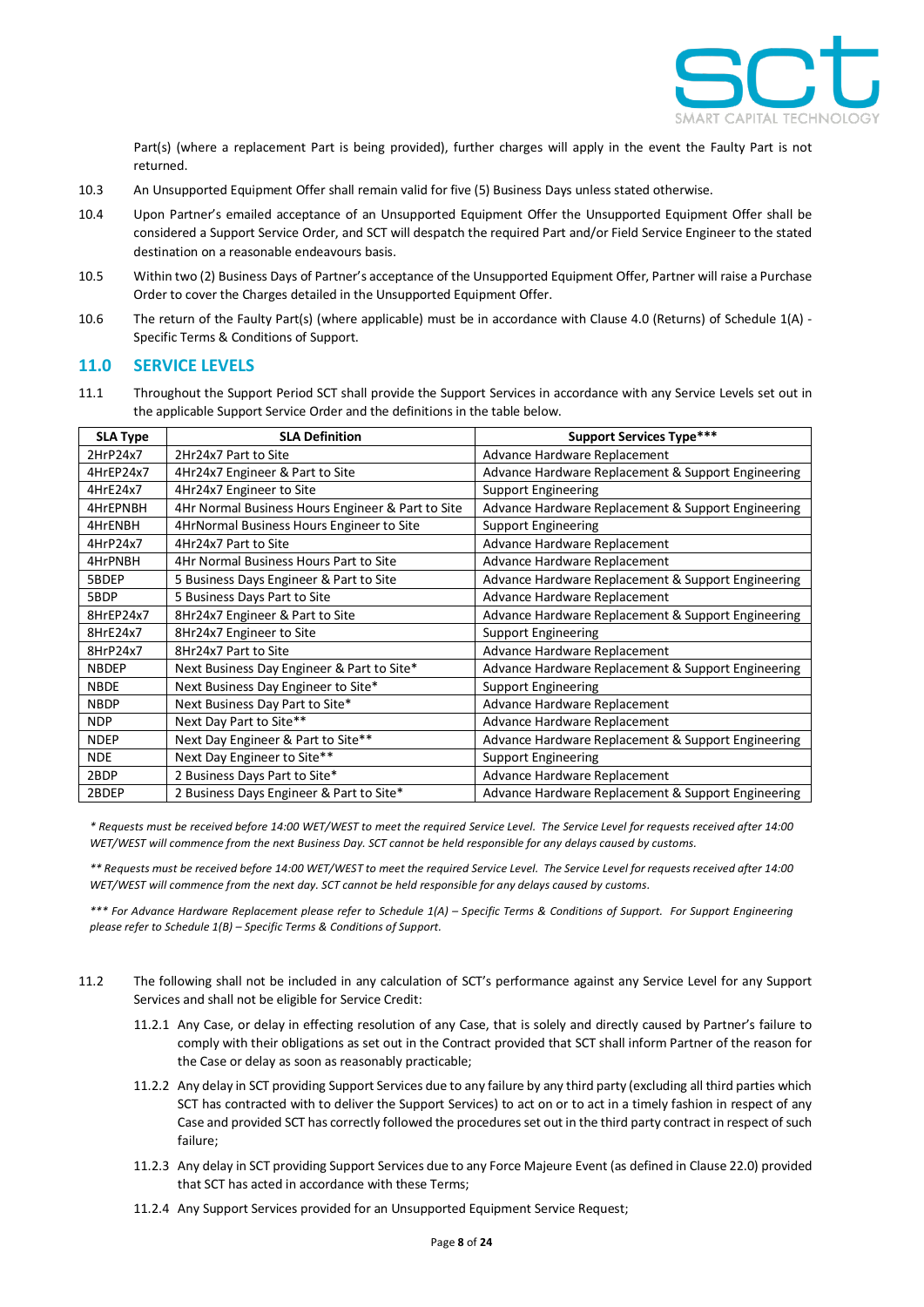

- 11.2.5 Any Case that is caused by an excluded fault as set out in Claus[e 5.1.1;](#page-4-0) and
- 11.2.6 Any exclusions identified in the applicable Specific Terms and Conditions of Support schedule.
- 11.3 SCT will collect and analyse service delivery performance information related to all aspects of the Support Services on a regular basis to facilitate continual improvement of Service Levels and in accordance with:
	- 11.3.1 Service Level measurement will be from the time Partner registers a Case with SCT to the time of delivery of the Part to the Site, or the arrival of the Field Service Engineer at the Site;
	- 11.3.2 The time stamps used for Partner registering a Case with SCT and the notified delivery/arrival time will be SCT's incident management system;
	- 11.3.3 SCT will investigate the cause of any missed Service Levels on a monthly basis and take mitigating action to prevent re-occurrence.
	- 11.3.4 SCT may have service review meetings as agreed with Partner during which the delivery performance of the Support Services shall be discussed;
	- 11.3.5 On request SCT can provide Partner with a service delivery report which will include Service Level achievement statistics **("Service Delivery Report")**.
- <span id="page-8-3"></span><span id="page-8-0"></span>11.4 The Support Desk can be reached by telephone on 0808 164 3618.
	- 11.4.1 Partner may telephone the Support Desk to request the Support Services in relation to an Incident, or to place a Request for Service or Unsupported Equipment Service Request.
	- 11.4.2 In the event that the Service Levels are not met, or there is reasonable indication that they may not be met, Partner shall contact the Support Desk to escalate.
	- 11.4.3 Any commercial escalations or requests should be directed to Partner's nominated service delivery or channel services manager during Normal Business Hours.
- 11.5 Subject to Clause [11.2,](#page-7-0) in the event that SCT fails to provide any part of the Support Services in accordance with the relevant Service Levels, then:
	- 11.5.1 Partner may request escalation in accordance with Clause [11.4.2;](#page-8-0)
	- 11.5.2 in the event that a Part supplied is faulty on delivery, SCT shall arrange a replacement Part (together with a Field Service Engineer if applicable) as soon as is reasonably practicable;
	- 11.5.3 Partner may request a Service Credit in accordance with Claus[e 12.0](#page-8-1) (Service Credits).
- 11.6 SCT agrees that Service Levels may only be changed to improve and increase their benefit to Partner and may not be lowered without Partner's prior written consent.

#### <span id="page-8-1"></span>**12.0 SERVICE CREDITS**

- <span id="page-8-5"></span><span id="page-8-2"></span>12.1 Subject to Claus[e 11.2](#page-7-0) and Claus[e 12.1.1.1:](#page-8-2)
	- 12.1.1 if SCT's Service Level achievement, verified by a Service Delivery Report (as defined in Claus[e 11.3.5\)](#page-8-3), falls below 95% across the Estate in a calendar month **(a "Service Failure")** SCT shall investigate the cause internally and monitor the applicable Support Service Order;
		- 12.1.1.1 If the number of Cases being measured in a calendar month falls below twenty (20) (**the "Minimum Sample"**) the Parties agree that the Service Level achievement shall be recalculated across the prior three (3) or six (6) calendar month period (as applicable to achieve the Minimum Sample) and averaged.
	- 12.1.2 if there is a Service Failure in two consecutive calendar months Partner may request that SCT identify mitigating action taken to prevent future Service Failures;
	- 12.1.3 if there is a Service Failure in three consecutive calendar months **(a "Service Credit Event")** Partner shall be entitled to claim a Service Credit in accordance with Claus[e 12.2](#page-8-4) unless agreed otherwise in writing between the Parties.
- <span id="page-8-4"></span>12.2 Partner shall submit a written claim for the Service Credit within twenty (20) Business Days after the end of the three (3) month period during which the Service Credit Event occurred. No Service Credit shall be due if Partner fails to submit a written claim in accordance with this Clause [12.2.](#page-8-4)
- 12.3 The claim for the Service Credit must include the following information:

12.3.1 Partner name and contact information;

- 12.3.2 The Service Delivery Reports (as defined in Claus[e 11.3.5\)](#page-8-3) substantiating the claim.
- 12.4 The Parties acknowledge that each Service Credit is proportionate when considering Partner's legitimate interest to avoid any delay or deficiency in the provision of the Support Services.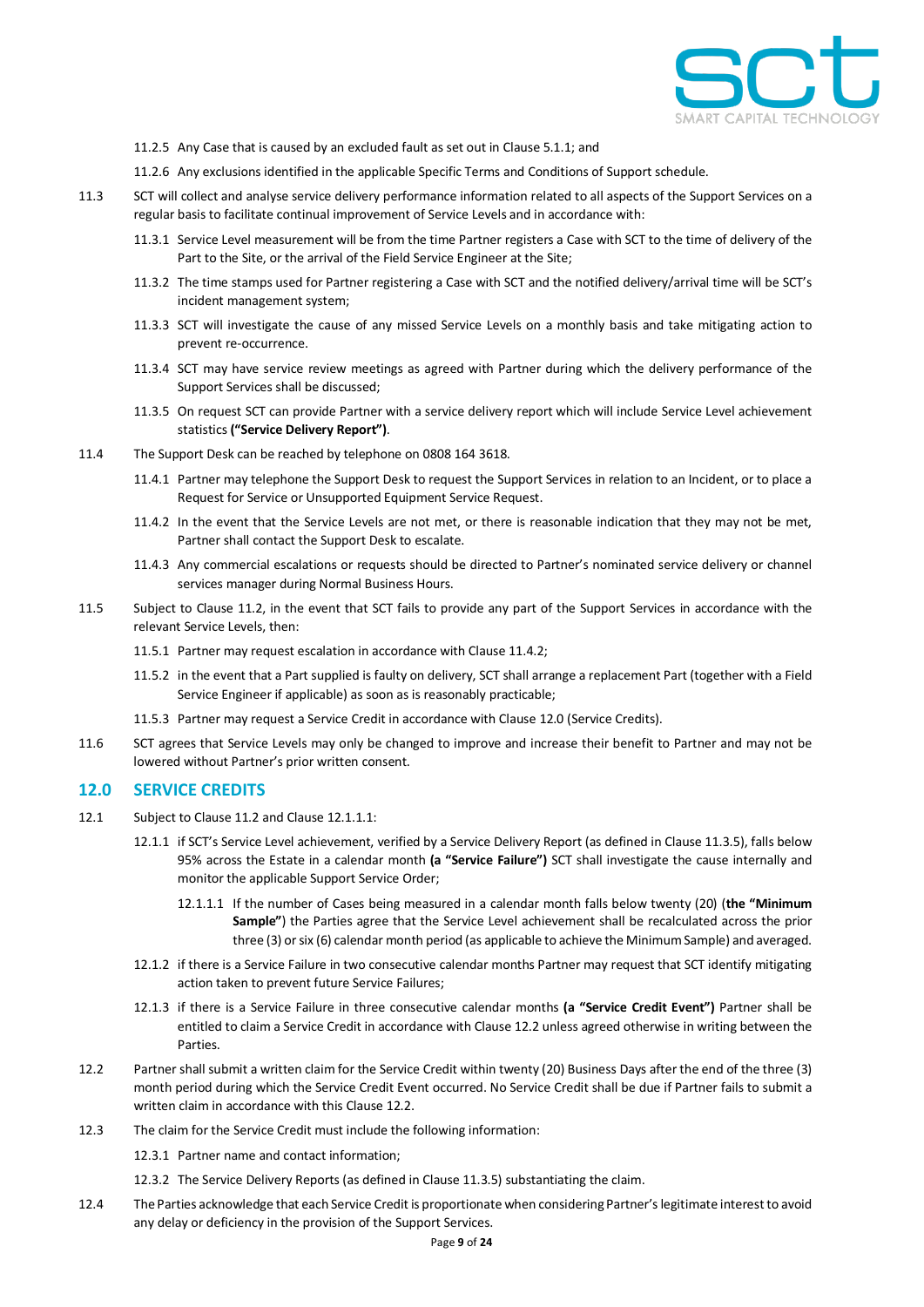

- 12.5 The provisions in Clause [12.1](#page-8-5) shall be the exclusive remedy for Service Failures.
- 12.6 Service Credits shall be issued as a credit note and offset against the next Support Servicesinvoice issued on the Account. SCT shall not in any circumstances be obliged to pay any money or make any refund to Partner.
- 12.7 The Service Credit calculation shall be 3% of the Charges paid for the three (3) months of the Service Credit Event for the Support Service Order(s) impacted by the Service Failures.

#### **13.0 INTEGRITY OF PARTS**

- 13.1 Subject to Claus[e 13.4](#page-9-0) SCT will only utilise Legitimate Parts for the delivery of the Support Services.
- 13.2 SCT will check the integrity of all Parts on any Manufacturer's online facility to confirm only Legitimate Parts are used prior to operational use in the delivery of the Support Services.
- 13.3 Subject to Claus[e 13.4,](#page-9-0) in the unlikely event that the integrity of a Part is brought into question, SCT will, at its own cost, replace the Part.
- <span id="page-9-0"></span>13.4 In the event Support Services are requested on old or rarely available End-of-Service-Life **("EoSL")** equipment and where such Support Services can only be delivered through the use of Non-Legitimate Parts, SCT will advise Partner accordingly prior to contracting to provide Support Services for the EoSL equipment.
- 13.5 Partner reserves the right to accept or decline Support Services in the event of Claus[e 13.4.](#page-9-0)

#### <span id="page-9-1"></span>**14.0 STEP IN RIGHTS**

- 14.1 SCT acknowledges and agrees that if SCT is in material default of its obligations under a Contract or there is a serious risk that SCT will meet any of the grounds specified in Claus[e 7.0](#page-5-1) (Termination) Partner may, at its sole discretion and subject only to notifying SCT in writing of its intention to do so, arrange itself or for a third party to provide all or any of the Services.
- 14.2 Partner shall not be obliged to make any payment for that element of the Services in relation to which it has exercised any right of step in during the period that Partner itself or a third party is providing such elements of the Services.
- 14.3 Partner's rights under this Claus[e 14.0](#page-9-1) will cease on the earlier of the cessation or resolution of the matter giving rise to the right of step in, or thirty (30) days from when the step in right was exercised. Partnershall notify SCT in writing of the date it plans to end exercising its step in right. SCT shall, on receipt of the notice, develop a plan to be approved by Partner, to enable the Services to be provided in accordance with the Contract. SCT shall co-operate in all reasonable respects with Partner and any third party supplier engaged by Partner under this Clause [14.0.](#page-9-1)
- 14.4 The provisions of this Claus[e 14.0](#page-9-1) are without prejudice to any other right or remedy of Partner.

#### <span id="page-9-2"></span>**15.0 SUBCONTRACTING**

- 15.1 SCT may sub-contract all or any of its obligations under a Contract to any third party including any SCT group companies without the prior written consent of Partner.
- 15.2 SCT shall be and at all times remain liable for the acts and omissions of any sub-contractors in relation to a Contract.
- 15.3 In the event SCT sub-contracts any of its rights or obligations pursuant to this Clause [15.0,](#page-9-2) SCT shall procure that its approved sub-contractors:
	- 15.3.1 enter into a confidentiality agreement in substantially the terms of the confidentiality provisions of these Terms.
	- 15.3.2 are authorised, licensed, qualified, approved and permitted to provide the sub-contracted Services as required by any regulatory body or other relevant person.

#### <span id="page-9-3"></span>**16.0 REGULATORY COMPLIANCE**

- 16.1 SCT shall provide the Services in accordance with all applicable legislation as from time to time subsists and, in the case of industry specific legislation applicable to Partner, as is notified to SCT by Partner prior to the commencement of the Services.
- 16.2 SCT shall provide the Services in accordance with all applicable regulatory bodies' requirements and guidelines as from time to time subsist and as are notified to SCT by Partner prior to the commencement of the Services and from time to time to reflect regulatory changes.
- 16.3 To the extent that any of the legislation or requirements referred to in this Claus[e 16.0](#page-9-3) is advisory rather than mandatory, the standard of compliance to be achieved by SCT shall be in accordance with Good Industry Practice.

#### <span id="page-9-4"></span>**17.0 CONFIDENTIALITY**

17.1 The term Confidential Information does not include any information that: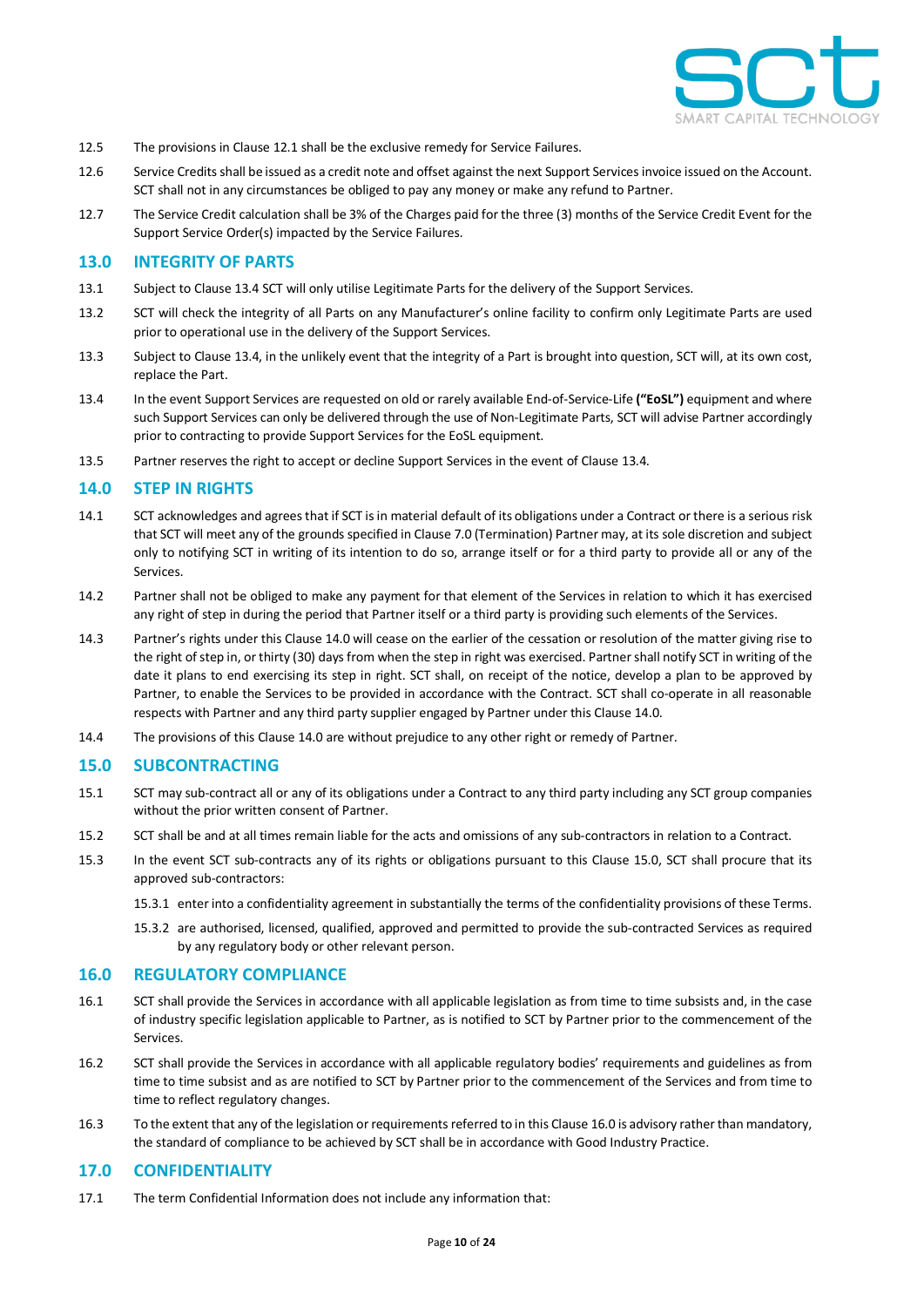

- 17.1.1 is or becomes generally available to the public (other than as a result of its disclosure by the receiving Party in breach of this Claus[e 17.0;](#page-9-4)
- 17.1.2 was available to the receiving Party on a non-confidential basis before disclosure by the disclosing Party;
- 17.1.3 was, is, or becomes, available to the receiving Party on a non-confidential basis from a person who, to the receiving Party's knowledge, is not bound by a confidentiality agreement with the disclosing Party or otherwise prohibited from disclosing the information to the receiving Party;
- 17.1.4 was known to the receiving Party before the information was disclosed to it by the disclosing Party;
- 17.1.5 the Parties agree in writing is not confidential or may be disclosed; or
- 17.1.6 is developed by or for the receiving Party independently of the information disclosed by the disclosing Party.
- 17.2 Each Party shall keep the other Party's Confidential Information confidential and shall not:
	- 17.2.1 use any Confidential Information except for the purpose of exercising or performing its rights and obligations under a Contract **("Permitted Purpose")**; or
	- 17.2.2 disclose any Confidential Information in whole or in part to any third party, except as expressly permitted by this Claus[e 17.0.](#page-9-4)
- 17.3 A Party may disclose the other Party's Confidential Information to those of its employees or sub-contractors who need to know that Confidential Information for the Permitted Purpose, provided that:
	- 17.3.1 it informs those employees or sub-contractors of the confidential nature of the Confidential Information before disclosure; and
	- 17.3.2 at all times, it is responsible for the employees' or sub-contractors' compliance with the confidentiality obligations set out in this Claus[e 17.0.](#page-9-4)
- 17.4 A Party may disclose Confidential Information to the extent required by law, by any governmental or other regulatory authority, or by a court or other authority of competent jurisdiction provided that, to the extent it is legally permitted to do so, it gives the other Party as much notice of the disclosure as possible.
- 17.5 Each Party reserves all rights in its Confidential Information. No rights or obligations in respect of a Party's Confidential Information, other than those expressly stated in the Contract, are granted to the other Party, or are to be implied from the Contract.

#### <span id="page-10-2"></span>**18.0 LIMITATION OF LIABILITY**

- 18.1 The following provisions set out the entire financial liability of SCT (including without limitation any liability for the acts or omissions of its employees, agents and sub-contractors) to Partner in respect of:
	- 18.1.1 any breach of the Contract howsoever arising; and
	- 18.1.2 any representation, misrepresentation (whether innocent or negligent), statement or tortious act or omission (including without limitation negligence) arising out of or in connection with the Contract.
- <span id="page-10-0"></span>18.2 Unless expressly set out in the Contract, all warranties, conditions and other terms implied by statute or common law are, to the fullest extent permitted by law, excluded from the Contract.
- <span id="page-10-1"></span>18.3 Nothing in these conditions excludes or limits the liability of SCT for:
	- 18.3.1 death or personal injury caused by SCT's negligence; or
		- 18.3.2 fraud or fraudulent misrepresentation.
- 18.4 Subject to Claus[e 18.2](#page-10-0) and Claus[e 18.3:](#page-10-1)
	- 18.4.1 SCT shall not in any circumstances be liable, whether in tort (including without limitation for negligence or breach of statutory duty howsoever arising), contract, misrepresentation (whether innocent or negligent) or otherwise for:
		- 18.4.1.1 loss of profits; or
		- 18.4.1.2 loss of business; or
		- 18.4.1.3 depletion of goodwill or similar losses; or
		- 18.4.1.4 loss of anticipated savings; or
		- 18.4.1.5 loss of goods; or
		- 18.4.1.6 loss of contract; or
		- 18.4.1.7 loss of use; or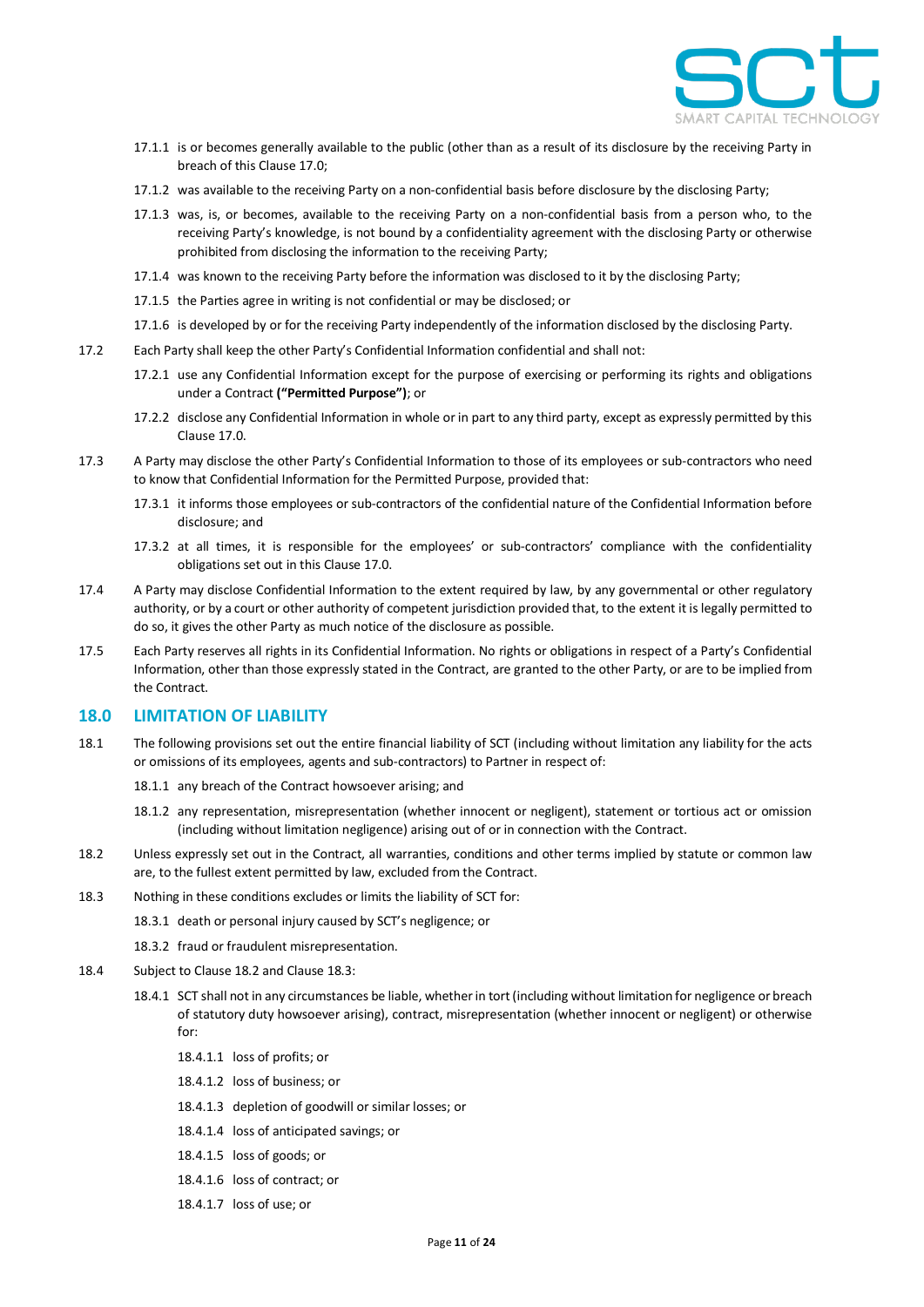

- 18.4.1.8 loss or corruption of data or information; or
- 18.4.1.9 any special, indirect, consequential or pure economic loss, costs, damages, charges or expenses.
- <span id="page-11-1"></span>18.4.2 and subject to Paragrap[h 3.3](#page-18-0) of Schedule 1(B) and Paragrap[h 5.1](#page-22-0) of Schedule 1(C) (where applicable), SCT's total liability in contract, tort (including without limitation negligence and breach of statutory duty howsoever arising), misrepresentation (whether innocent or negligent), restitution or otherwise, arising under or in connection with the Contract and/or any other Contract between the Parties in relation to direct physical damage to tangible property of Partner and/or End User caused by a default by SCT shall not exceed a combined aggregate of £500,000.
- 18.4.3 and subject to Clause [18.4.2,](#page-11-1) SCT's total liability in contract, tort (including without limitation negligence and breach of statutory duty howsoever arising), misrepresentation (whether innocent or negligent), restitution or otherwise, arising in connection with the performance or contemplated performance of the Contract shall be limited to 125% of the Charges paid and payable to SCT for each successive twelve (12) month period of the Contract (commencing from the Contract Start Date, or commencement of the T&MW, or any anniversary of it) under which the liability arose.
- 18.5 In the course of providing the Services, SCT may rely on software and hardware produced or supplied by third parties. Partner acknowledges that in such circumstances SCT relies on the description given by the relevant Manufacturer of the performance and functionality of its product, provided that SCT shall take reasonable steps to satisfy itself that the relevant item performs in accordance with the Manufacturer's description and it is suited to the purpose for which SCT intends it to be used. SCT's sole responsibility shall be use of reasonable skill and care in supplying such products and to use reasonable efforts to resolve any problem caused by the non-compliance with any Manufacturer's description by liaising with the relevant Manufacturer. Other than the foregoing, SCT does not give any warranties, terms, conditions or representations (whether express or implied) in respect of any software or hardware provided by SCT as part of the Services and the implied terms of satisfactory quality and fitness for purpose are hereby excluded.

#### **19.0 ASSIGNMENT**

19.1 Neither Party may assign these Terms nor a Contract without the others prior written consent, such consent shall not be unreasonably withheld.

#### **20.0 NON-COMPETITION AND NON-SOLICITATION**

- 20.1 During the Support Period, and for one year thereafter, SCT shall not offer to provide, nor provide, directly to an End User support equivalent to the Support Services nor services that are of a competitive nature to Partner's services without prior written consent of Partner.
- 20.2 During the term of the Contract and for a period of twelve months following its termination for any reason, neither Party will employ or offer employment to any person employed by the other Party, other than by means of a national advertising campaign open to all-comers and not specifically targeted at such staff of the other Party.

#### **21.0 TUPE**

21.1 The Parties do not envisage that any employees will transfer between SCT and Partner or vice versa. If circumstances change and it becomes likely that a transfer of employee(s) may arise, then the Parties will meet and use reasonable endeavours to agree appropriate and commercially reasonable terms to govern such transfer in accordance with the TUPE.

#### <span id="page-11-0"></span>**22.0 FORCE MAJEURE**

- 22.1 Neither Party is liable for any breach of a Contract (other than the obligation to make payments due under it) to the extent that the breach was caused by a matter beyond its reasonable control including (without limit) any (a) acts of God, fire, flood, drought, earthquake, storm or other natural disaster; (b) epidemic or pandemic; (c) interruption or failure of utility service or transport or telecommunications network; (d) terrorist attack, civil war, civil commotion or riots, war, threat of or preparation for war, armed conflict, imposition of sanctions, embargo, or breaking off of diplomatic relations; (e) nuclear, chemical or biological contamination or sonic boom; (f) difficulties, delays or failure in manufacture, production or supply by third parties of any goods to SCT under the Contract; (g) acts or omissions of government, or other competent authority, including without limitation imposing an export or import restriction, quota or prohibition; (h) collapse of buildings, fire, explosion or accident; (i) industrial disputes of any kind; and (j) acts or omissions of persons for whom it is not responsible (including, in particular, other service providers) **(a "Force Majeure Event")**.
- 22.2 If a Party is prevented, hindered or delayed in or from performing any of its obligations under a Contract by a Force Majeure Event **("Affected Party")**, the time for performance of such obligations shall be extended accordingly.
- 22.3 The Affected Party shall: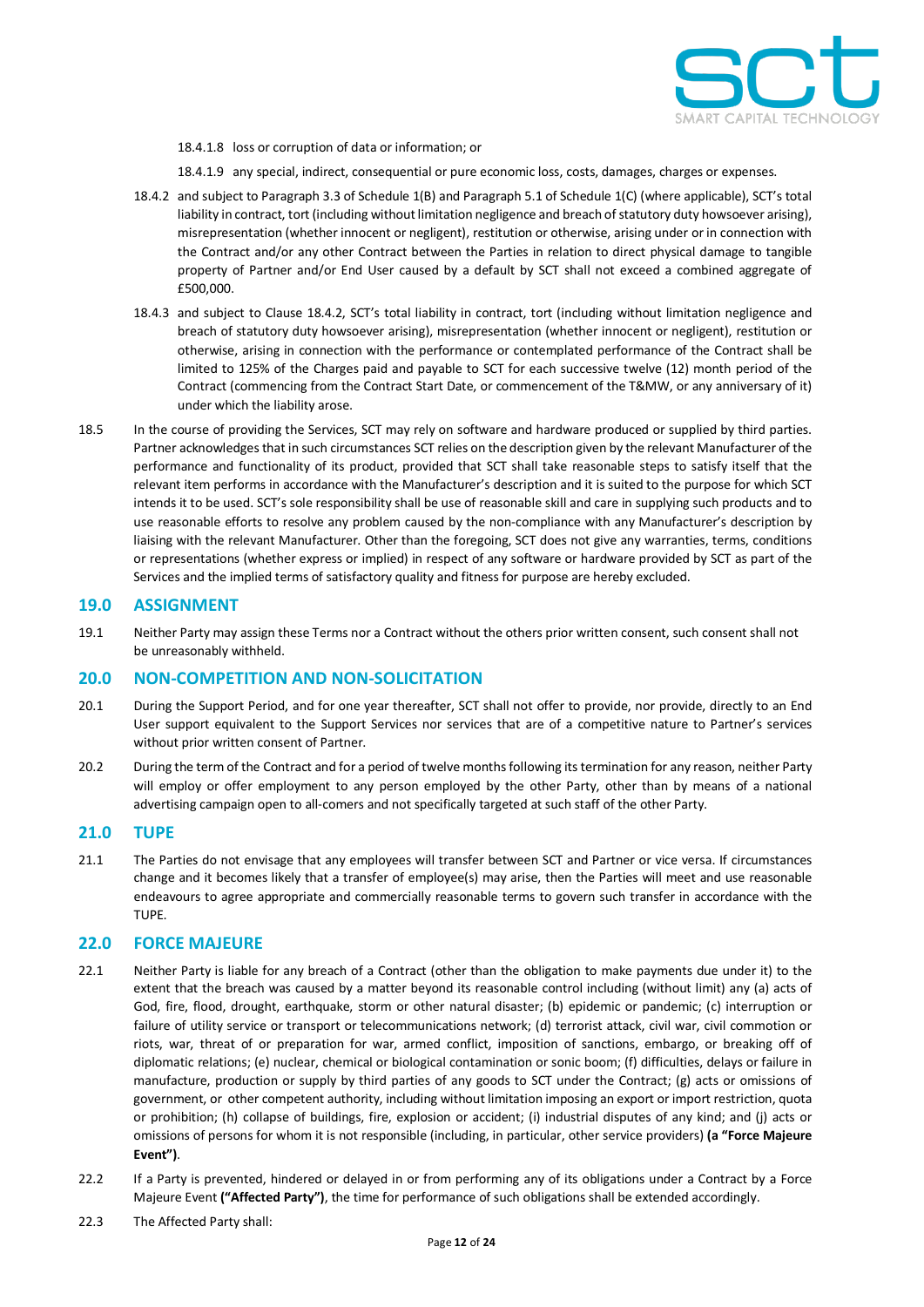

- 22.3.1 as soon as reasonably practicable after the start of the Force Majeure Event but no later than five (5) Business Days' from its start, notify the other Party in writing of the Force Majeure Event, the date on which it started, it's likely or potential duration, and the effect of the Force Majeure Event on its ability to perform any of its obligations under the Contract; and
- 22.3.2 use all reasonable endeavours to mitigate the effect of the Force Majeure Event on the performance of its obligations.

#### <span id="page-12-0"></span>**23.0 ENTIRE AGREEMENT AND VARIATIONS**

- 23.1 The Contract constitutes the entire agreement between the Parties on the subject matter contained herein and supersedes all representations and prior agreements (written and oral). Each Party confirms that it has not relied upon any representation, statement or warranty not recorded in the Contract. The only remedy available in respect of any misrepresentation shall be a claim for damages for breach of contract under the Contract. This Claus[e 23.0](#page-12-0) shall not apply to any statement, representation or warranty made fraudulently in respect of which the remedies available shall be those available under the governing law. No variation of the Contract will be valid unless confirmed in writing by the authorised signatories of both Parties.
- 23.2 Nothing in the Contract and no action taken by the Parties pursuant to the Contract shall constitute or be deemed to constitute between the Parties a partnership, associate, joint venture or other co-operative entity.

#### <span id="page-12-1"></span>**24.0 WAIVER**

24.1 No forbearance or delay by either Party in enforcing its respective rights will prejudice or restrict the rights of that Party, and no waiver of any such rights or any breach of any contractual terms will be deemed to be a waiver of any other right or any later breach.

#### <span id="page-12-2"></span>**25.0 SEVERANCE**

25.1 If any term or condition of the Contract is deemed invalid, void, or for any reason unenforceable, that term or condition will be deemed severable and will not affect the validity and enforceability of any remaining term or condition.

#### <span id="page-12-3"></span>**26.0 SURVIVAL**

- 26.1 On termination or expiry a Contract, the following Clauses shall continue in force: Clause [7.0](#page-5-1) (Termination), Clause [8.0](#page-6-4) (Consequences of Termination), Clause [17.0](#page-9-4) (Confidentiality), Clause [18.0](#page-10-2) (Limitation of Liability), Clause [22.0](#page-11-0) (Force Majeure), Clause [24.0](#page-12-1) (Waiver), Clause [25.0](#page-12-2) (Severance), Clause [26.0](#page-12-3) (Survival), Clause [28.0](#page-12-4) (Notices), Clause [29.0](#page-12-5) (Dispute Resolution) and Claus[e 30.0](#page-13-0) (Governing Law).
- 26.2 Termination or expiry of a Contract shall not affect any rights, remedies, obligations or liabilities of the Parties that have accrued up to the date of termination or expiry, including the right to claim damages in respect of any breach of the Contract which existed at or before the date of termination or expiry.

#### **27.0 THIRD PARTIES**

27.1 Unless expressly provided in the Contract, no terms of the Contract are enforceable pursuant to the Contracts (Rights of Third Parties) Act 1999 by any person who is not a party to it.

#### <span id="page-12-4"></span>**28.0 NOTICES**

- 28.1 Any notice given to a Party under or in connection with the Contract shall be in writing and shall be:
	- 28.1.1 delivered by hand or by pre-paid first-class post or other next Business Day delivery service to SCT at Finance Director's Office, Unit 5, Chancery Gate Business Centre, Ruscombe Park, Twyford, Berkshire, RG10 9LT; or
	- 28.1.2 delivered by hand or by pre-paid first-class post or other next Business Day delivery service to Partner at its registered office (if a company) or its principal place of business (in any other case).
- 28.2 Any notice shall be deemed to have been received:
	- 28.2.1 if delivered by hand, on signature of a delivery receipt or at the time the notice is left at the proper address;
	- 28.2.2 if sent by pre-paid first-class post or other next Business Day delivery service, at 9.00 am on the second Business Day after posting or at the time recorded by the delivery service.
- 28.3 This Clause [28.0](#page-12-4) does not apply to the service of any proceedings or other documents in any legal action or, where applicable, any arbitration or other method of dispute resolution.

#### <span id="page-12-5"></span>**29.0 DISPUTE RESOLUTION**

29.1 This Claus[e 29.0](#page-12-5) shall not apply to any undisputed unpaid Charges which, for the avoidance of any doubt, shall be deemed to be a material breach and shall be dealt with under Clause [6.7](#page-5-2) or Claus[e 7.1.1](#page-6-2) at SCT's discretion.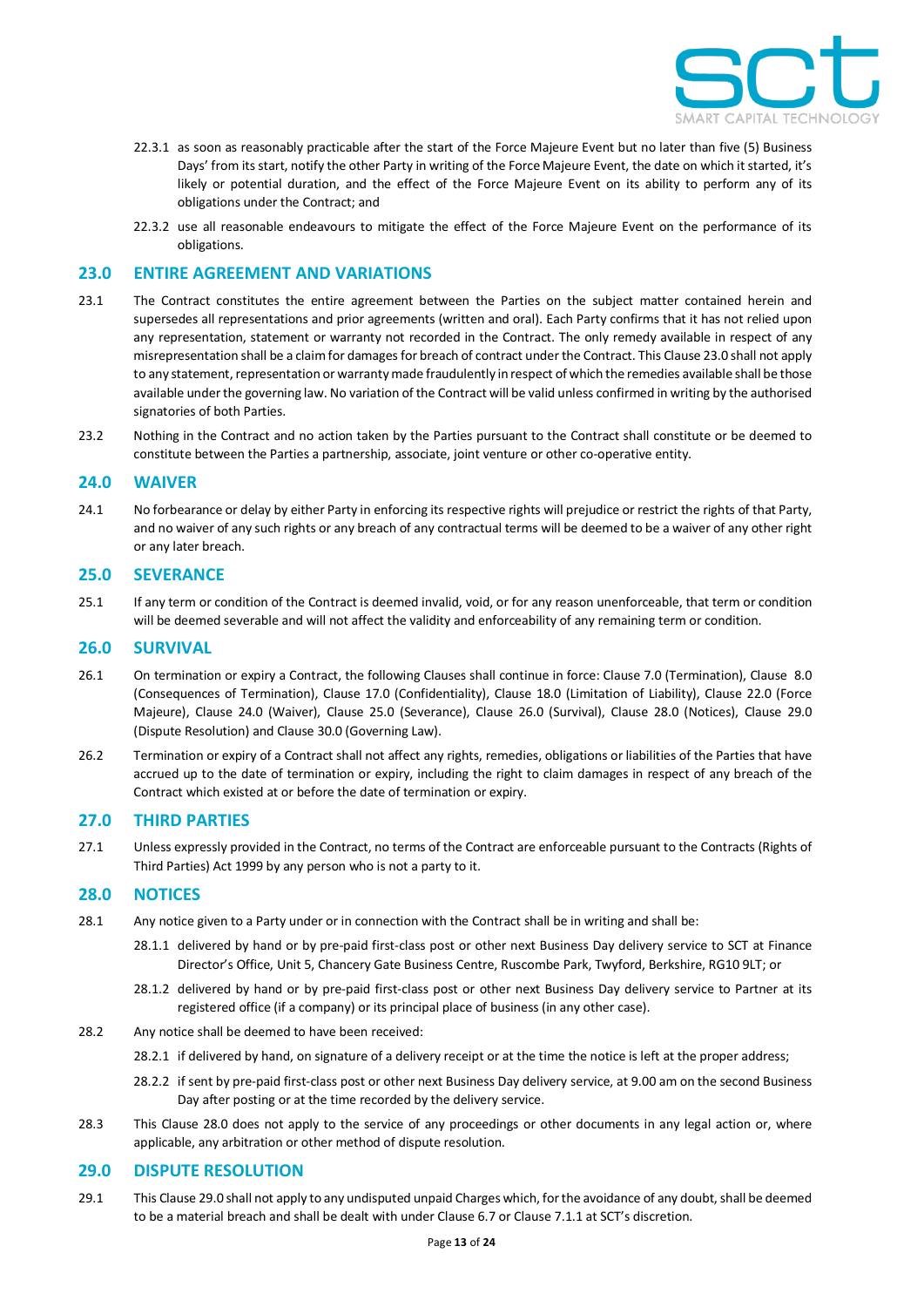

- <span id="page-13-1"></span>29.2 If a dispute arises between SCT and Partner in relation to any other matter the representatives for each Party shall, in the first instance, attempt to agree a resolution for such dispute. If after thirty (30) consecutive days (or such other time as the Parties may agree in writing) such representatives, each acting reasonably, are unable to resolve the dispute, SCT and Partner shall arrange for a senior representative to attend one or more meeting solely in order to resolve the matter in dispute. Such meetings shall be conducted in such manner at such venue (including a meeting conducted over the telephone) as to promote a consensual resolution of the dispute in question and each Party shall act in good faith.
- <span id="page-13-2"></span>29.3 If the senior representatives are unable to resolve the matter in question within 30 consecutive days (or such other time as the Parties may agree in writing) then the Parties will attempt to settle it by mediation in accordance with the Centre for Effective Dispute Resolution **("CEDR")** Model Mediation Procedure or any other model mediation procedure as agreed between the Parties. To initiate a mediation either Party may give notice in writing (a "Mediation Notice") to the other requesting mediation of the dispute and shall send a copy thereof to CEDR or agreed equivalent mediation organisation asking them to nominate a mediator. The mediation shall commence within 28 consecutive days of the Mediation Notice being served. Neither of the Parties will terminate such mediation until each has made its opening presentation and the mediator has met each of them separately for at least one hour. Thereafter paragraph 14 of the Model Mediation Procedure will apply (or the equivalent paragraph of the other agreed model mediation procedure). Neither Party will commence legal proceedings against the other until 30 consecutive days after such mediation of the dispute in question has failed to resolve the dispute. Each Party will co-operate with any person appointed as mediator providing him with such information and other assistance as he shall require and will pay his costs, as he shall determine or, in the absence of such determination, such costs will be shared equally.
- 29.4 In the event that the dispute is not resolved in accordance with Claus[e 29.2](#page-13-1) or Claus[e 29.3,](#page-13-2) the dispute may be referred by either Party to the English courts and the Parties submit to the non-exclusive jurisdiction for that purpose.

#### <span id="page-13-0"></span>**30.0 GOVERNING LAW**

- 30.1 The Contract and any dispute or claim (including non-contractual disputes or claims) arising out of or in connection with it or its subject matter or formation shall be governed by and construed in accordance with the law of England.
- 30.2 The Parties irrevocably agree that the courts of England have exclusive jurisdiction to settle any dispute or claim that arises out of or in connection with the Contract or its subject matter or formation (including non-contractual disputes or claims).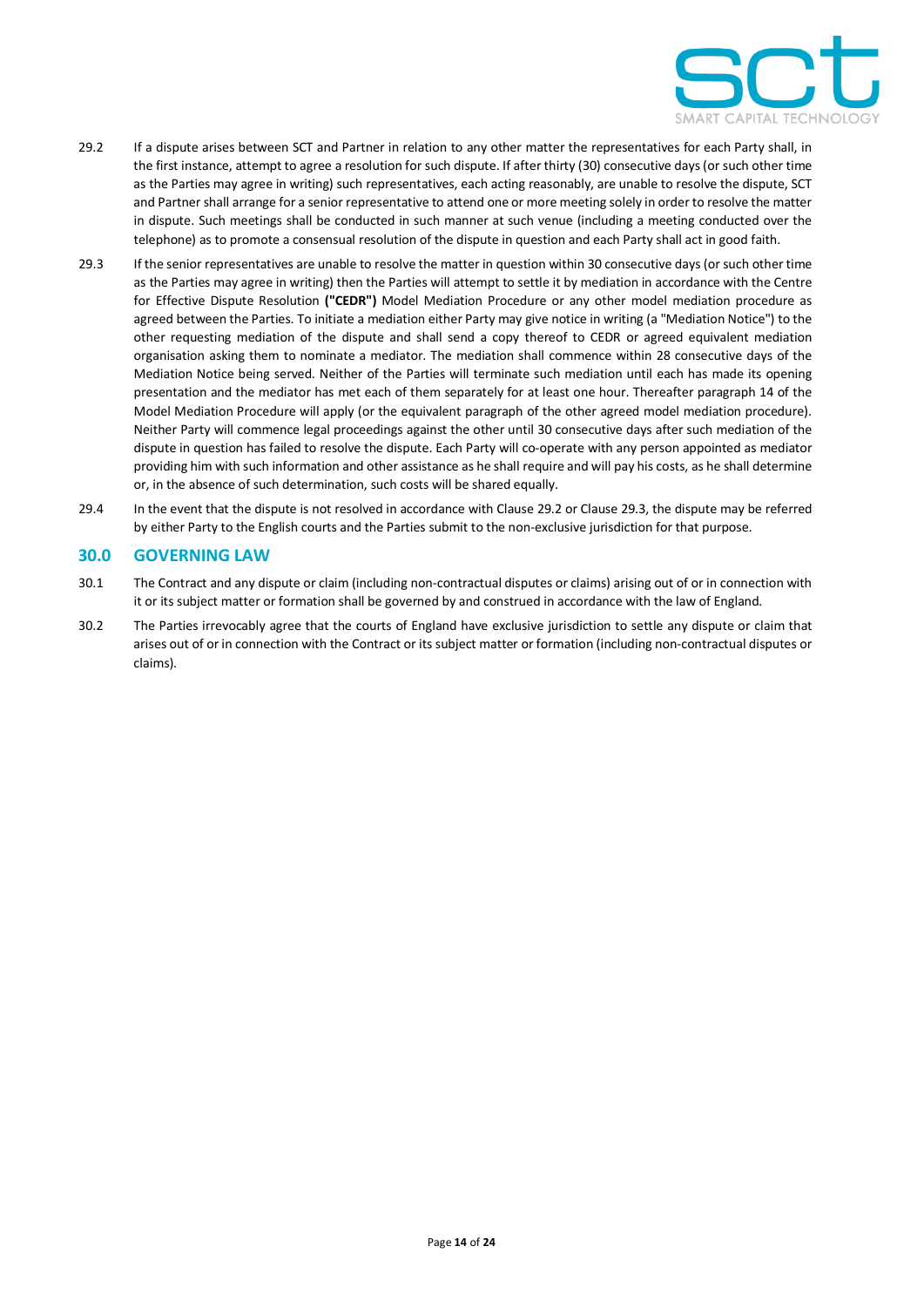

# **Appendix A – Form of Statement of Work**

#### **RECITALS**

This Statement of Work **("SOW")** is provided by Smart Capital Technology Limited **("SCT")** to xxx **("Partner")** and is subject to the terms of the Channel Services Terms and Conditions **("Terms")** available at [www.smartct.com.](http://www.smartct.com/) 

The Services to be provided to Partner are detailed in this SOW. In the event Partner request the provision of further Services then either a further SOW or a variation of this SOW will be agreed in writing between the Parties. All SOWs are automatically made subject to the Terms and any changes from the form of the Terms and / or this SOW must be mutually agreed in writing by authorised representatives of the Parties in accordance with the provisions of the said Terms. For the avoidance of any doubt the Parties agree that any document that purports to amend the Terms and / or this SOW(s) and which is not in compliance with this paragraph (including without limitation any Purchase Order or Purchase Order confirmation or similar document that carries terms not expressly included in the Terms or this SOW shall be of no effect.

#### **1. DEFINITIONS**

1.1. Unless otherwise stated in this SOW words and expressions defined in the Terms shall have the same meaning where used in this SOW.

#### **2. THE SERVICES**

SCT will provide the following Services to Partner.

2.1. **Services Description** <insert>

## 2.2. **Specific Deliverables**

<insert>

2.3. **Site(s)**

<insert>

# 2.4. **Equipment**

<insert>

#### 2.5. **Support Period** <insert>

#### 2.6. **Hours of Cover** <insert>

#### **3. ADDITIONAL TERMS** <insert as applicable>

**CHARGES**

<insert as applicable>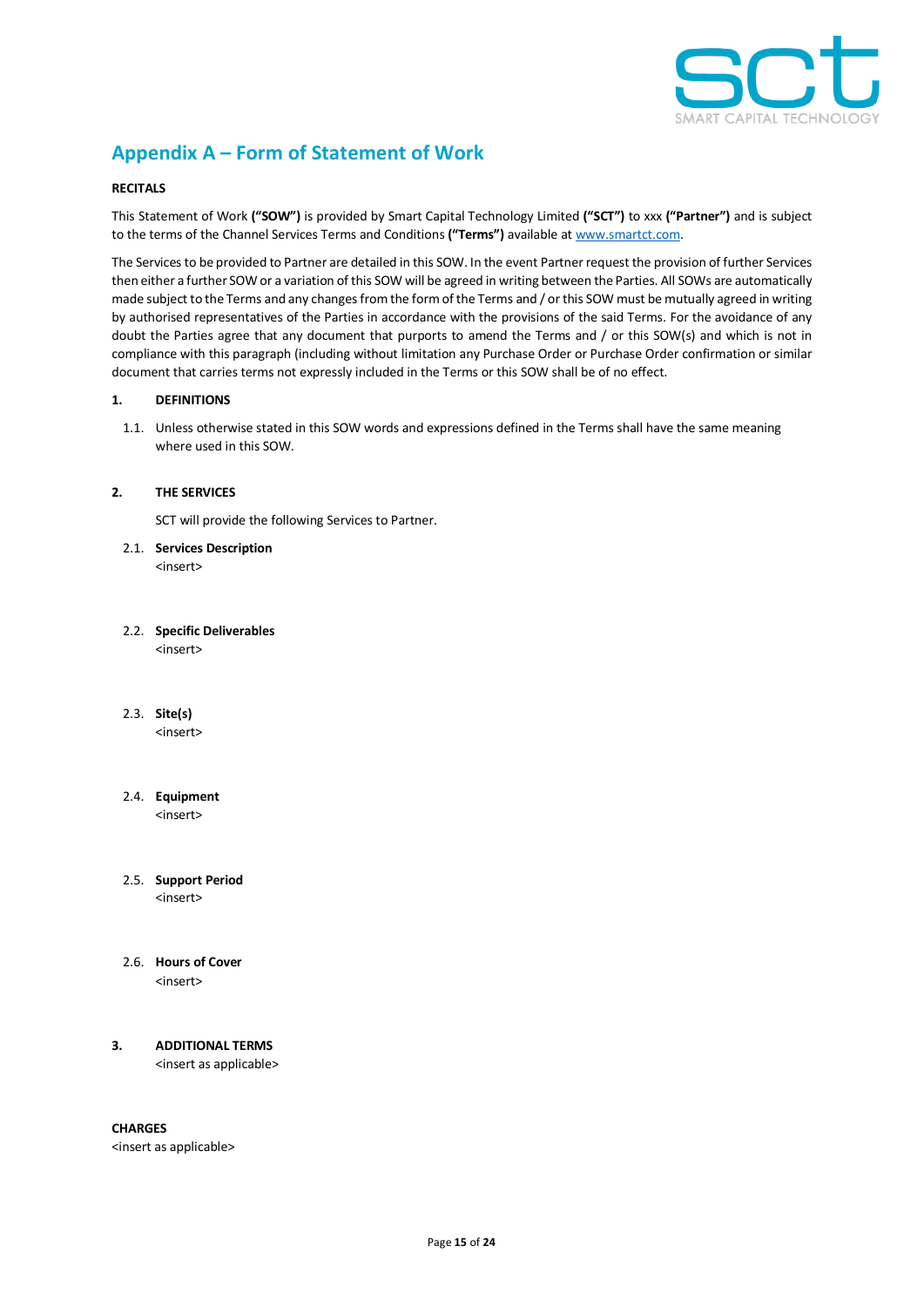

# **SCHEDULE 1 (A) – SPECIFIC TERMS & CONDITIONS OF SUPPORT**

# **ADVANCE HARDWARE REPLACEMENT**

# **1.0 GENERAL**

- 1.1 These are the Specific Terms and Conditions of Support on which SCT will provide to Partner the Advance Hardware Replacement. All words and phrases used in these Specific Terms and Conditions of Support have the same meanings as those in the General Terms and Conditions of Support.
- 1.2 Advance Hardware Replacement provides Parts when a hardware fault is identified with the Equipment by Partner and the Faulty Part requires replacement. Advance Hardware Replacement does not provide Parts for upgrades, preventative or periodic maintenance purposes. If Partner requires SCT to supply parts for upgrades, preventative or periodic maintenance purposes a Request For Service should be made in accordance with Claus[e 9.0](#page-6-1) (Time and Materials Work) of the General Terms and Conditions of Support.
- 1.3 SCT requires a minimum of thirty (30) days' notice prior to the Contract Start Date. In the event that thirty (30) days' notice cannot be provided SCT shall provide Advance Hardware Replacement on a reasonable endeavours basis only for the first thirty (30) days and Partner shall not be eligible for Service Credits during this period.
- 1.4 **"Replacement Value"** means the non-return value (based on a Legitimate Part and not to exceed the Manufacturer's list price at the original point of sale) identified in the weekly outstanding RMA report issued to the customer.

## <span id="page-15-1"></span>**2.0 SCT'S RESPONSIBILITIES**

- 2.1 SCT shall, on diagnosis of a hardware failure by Partner in relation to Equipment specified by serial number or other unique identifying mark on the Equipment List, deliver to Site a replacement Part of equivalent or higher specification within the contracted Service Level.
- 2.2 SCT shall advise Partner by e-mail of an expected time for delivery of the Part.
- 2.3 SCT shall advise Partner by e-mail when the Part has been delivered and will provide proof of delivery.
- <span id="page-15-0"></span>2.4 SCT shall be responsible for any damage, shortage, delivery of incorrect Part or loss in transit, provided that Partner notifies it to SCT (or its carrier, if applicable) within twenty-four (24) hours of receiving proof of delivery and that the Part has been handled in accordance with SCT's stipulations and retained in the original packaging. Any remedy under this Paragrap[h 2.4](#page-15-0) shall be limited, at the option of SCT, to the replacement or repair of any Part which is proven to SCT's satisfaction to have been lost or damaged in transit, or delivered incorrectly.
- 2.5 SCT shall test all returned Faulty Parts to determine the nature of the fault. In the event that no fault is found **("NFF")** SCT will record the findings in the SCT incident management system. SCT reserves the right to review the Charges should the level of NFFs become (in SCT's reasonable opinion) excessive.

# **3.0 PARTNER'S RESPONSIBILITIES**

- 3.1 Partner is responsible:
	- 3.1.1 for ensuring that diagnosis has taken place before contacting SCT under the scope of the Support Service Order, to determine that the fault in question is hardware based and not due to firmware, software or other application or system as may be running on or connected to the Equipment;
	- 3.1.2 for the installation and configuration of the Part supplied, unless Support Engineering has been contracted, and Partner acknowledges that under Advance Hardware Replacement SCT does not assume responsibility for the installation or reinstallation of any Parts or Equipment, or for any consequences that may result from such installation or reinstallation; and
	- 3.1.3 for the return of the Faulty Part in accordance with Paragraph [4.0](#page-16-0) (Parts, Faulty Parts and Returns) below.
- 3.2 From time to time Partner may have cause to cancel the requested delivery of a Part **(a "Cancelled Delivery")**. SCT will record the number of Cancelled Deliveries in the SCT incident management system. SCT reserves the right to apply additional Charges should the level of Cancelled Deliveries become (in SCT's reasonable opinion) excessive.
- 3.3 Partner shall be deemed to have accepted the Part when Partner has had twenty-four (24) hours from receipt of proof of delivery to inspect the Part and has not exercised in writing its right of rejection in accordance with Paragraph [2.4.](#page-15-0)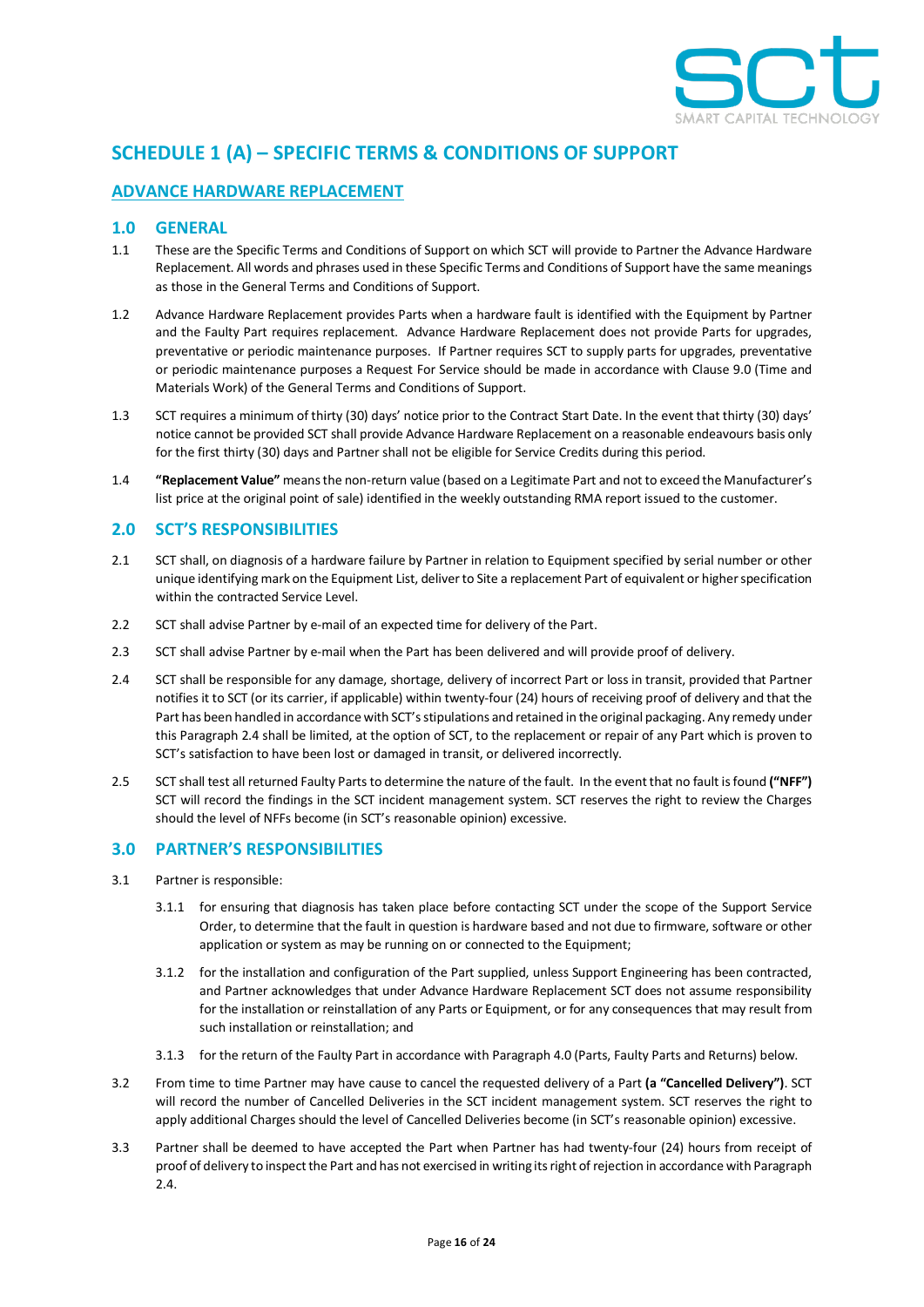

# <span id="page-16-0"></span>**4.0 PARTS, FAULTY PARTS AND RETURNS**

- <span id="page-16-2"></span>4.1 Partner shall return the Faulty Part, or in the event the Part is not used Partner shall return the Part, to SCT within ten (10) Business Days of receiving the Part, except in the event that SCT requests the return of a critical Faulty Part/Part, in which instance Partner shall use all reasonable endeavours to return the Faulty Part/Part to SCT within three (3) Business Days. Partner acknowledges that failure to comply with this may result in Service Level failures for which SCT will not be held accountable.
- 4.2 The Faulty Part (or Part if applicable) shall be returned where reasonably practicable in the original packing of the Part. Where re-use of the original packing would not provide adequate protection, or the original packing is not available, suitable alternative packing shall be used.
- 4.3 The address for the return of all Faulty Parts and/or Parts to SCT under the scope of the Contract is: SCT, Unit 5, Chancery Gate Business Centre, Ruscombe Park, Twyford, Berkshire RG10 9LT.
- <span id="page-16-3"></span>4.4 If the Faulty Part/Part (as applicable) is not delivered to SCT within ten (10) Business Days of the delivery of the Part, SCT shall be entitled to invoice Partner for the Replacement Value of the Part.
- 4.5 Risk in the Part shall pass to Partner on delivery of the Part to Site.
- <span id="page-16-1"></span>4.6 Where vendor support services are registered to a Faulty Part, Partner shall ensure that the vendor support services are transferred from the Faulty Part within thirty (30) days of receipt of the applicable Part **("Clean Status")**.
- <span id="page-16-4"></span>4.7 If the Faulty Part does not achieve a Clean Status in accordance with Paragrap[h 4.6,](#page-16-1) SCT shall be entitled to invoice Partner for the Replacement Value of the Part and return the Faulty Part to Partner.
- 4.8 Where the Part is supplied for Equipment identified in the Equipment List, title to the Part shall not pass to Partner until the applicable Faulty Part is received by SCT and is in a Clean Status. In the event that the Faulty Part is not returned to SCT in accordance with Paragrap[h 4.1](#page-16-2) or the Faulty Part does not achieve a Clean Status, and SCT invoices Partner in accordance with Paragrap[h 4.4](#page-16-3) or Paragraph [4.7](#page-16-4) (as applicable), then title to the Part shall pass to Partner on payment in full.
- 4.9 Where the Part is supplied under an Unsupported Equipment Service Request, title to the Part shall not pass to Partner until:
	- 4.9.1 Partner has paid all Charges in relation to the Unsupported Equipment Service Request; and
	- 4.9.2 the applicable Faulty Part is received by SCT and is in a Clean Status. In the event that the Faulty Part is not returned to SCT in accordance with Paragrap[h 4.1](#page-16-2) or the Faulty Part does not achieve a Clean Status, and SCT invoices Partner in accordance with Paragrap[h 4.4](#page-16-3) or Paragraph [4.7](#page-16-4) (as applicable), then payment for the Part must be received in full.
- 4.10 Risk in the Faulty Part shall pass to SCT upon SCT's receipt of the Faulty Part. Title to the Faulty Part shall pass to SCT on the later of:
	- 4.10.1 SCT's receipt of the Faulty Part; or
	- 4.10.2 the Faulty Part achieving a Clean Status.
- 4.11 SCT will check the integrity of all returned Faulty Parts on any Manufacturer's online facility to confirm that they are Legitimate Parts. Except where SCT is supplying Non-Legitimate Parts in accordance with Claus[e 13.4](#page-9-0) of the General Terms and Conditions of Support of these Terms, then in the event that a Faulty Part is identified as being a Non-Legitimate Part SCT shall be entitled to invoice Partner for the Replacement Value of the Part supplied.

# **5.0 CISCO® EQUIPMENT**

- 5.1 In the event any of the Equipment has existing contracts in place for Cisco Smart Net Total Care® or Partner Support Service **("PSS")** at the Contract Start Date, Partner shall be liable for any additional charges relating to takeover costs incurred by SCT. In the event that the existing contracts cannot be transferred to SCT, Partner acknowledges that Advance Hardware Replacement Services will not be available from SCT until those contracts have expired.
- 5.2 Unless specifically stated otherwise in the Support Service Order, all Charges relating to Cisco Smart Net Total Care® and PSS excludes IPS Signature and engine updates (where applicable).
- 5.3 Where PSS is listed in the applicable Support Service Order End User is entitled to software downloads for the applicable Equipment, within the purchased feature-set, via www.cisco.com.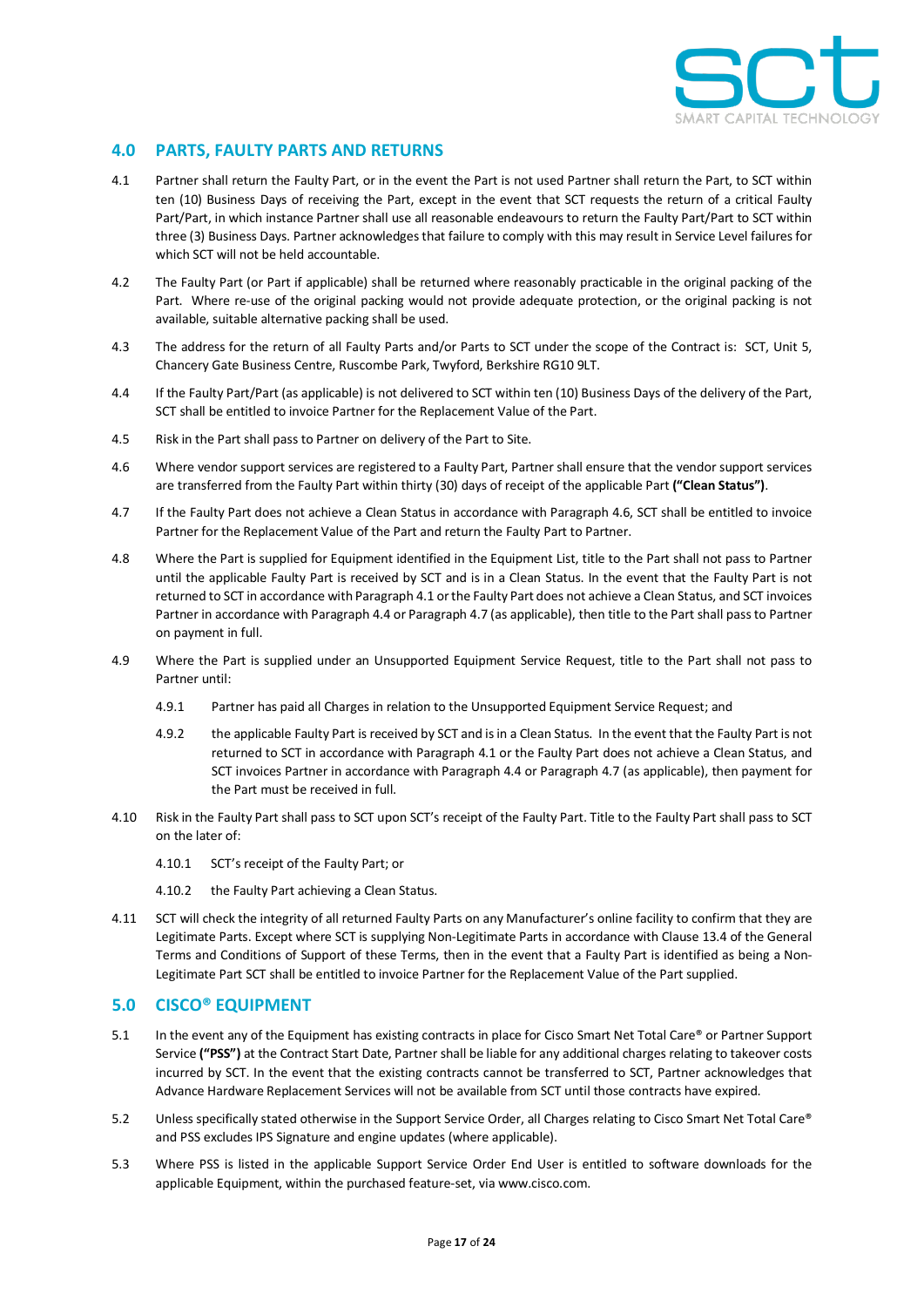

- 5.4 All serial numbers for Cisco® Equipment must be provided before Equipment is placed on a Cisco Smart Net Total Care® or PSS contract.
- 5.5 Cisco® and Cisco Smart Net Total Care® are registered trademarks, or trademarks, of Cisco Systems, Inc. and/or its affiliates in the United States and certain other countries.

# **6.0 PARTNER OWNED STOCK**

6.1 From time to time SCT may agree to hold at SCT's premises and/or forward stocking locations spare parts owned by Partner, or End User, to be utilised by SCT in the provision of the Advance Hardware Replacement **("Partner Owned Stock")**. In this event Partner agrees and accepts that the Partner Owned Stock remains the property of Partner, or End User as applicable, at all times and is held by SCT at Partner's risk. Under no circumstances shall SCT be liable in the event of theft or loss of, or damage to, the Partner Owned Stock and Partner shall ensure that Partner has appropriate and sufficient insurance in place as Partner deems necessary.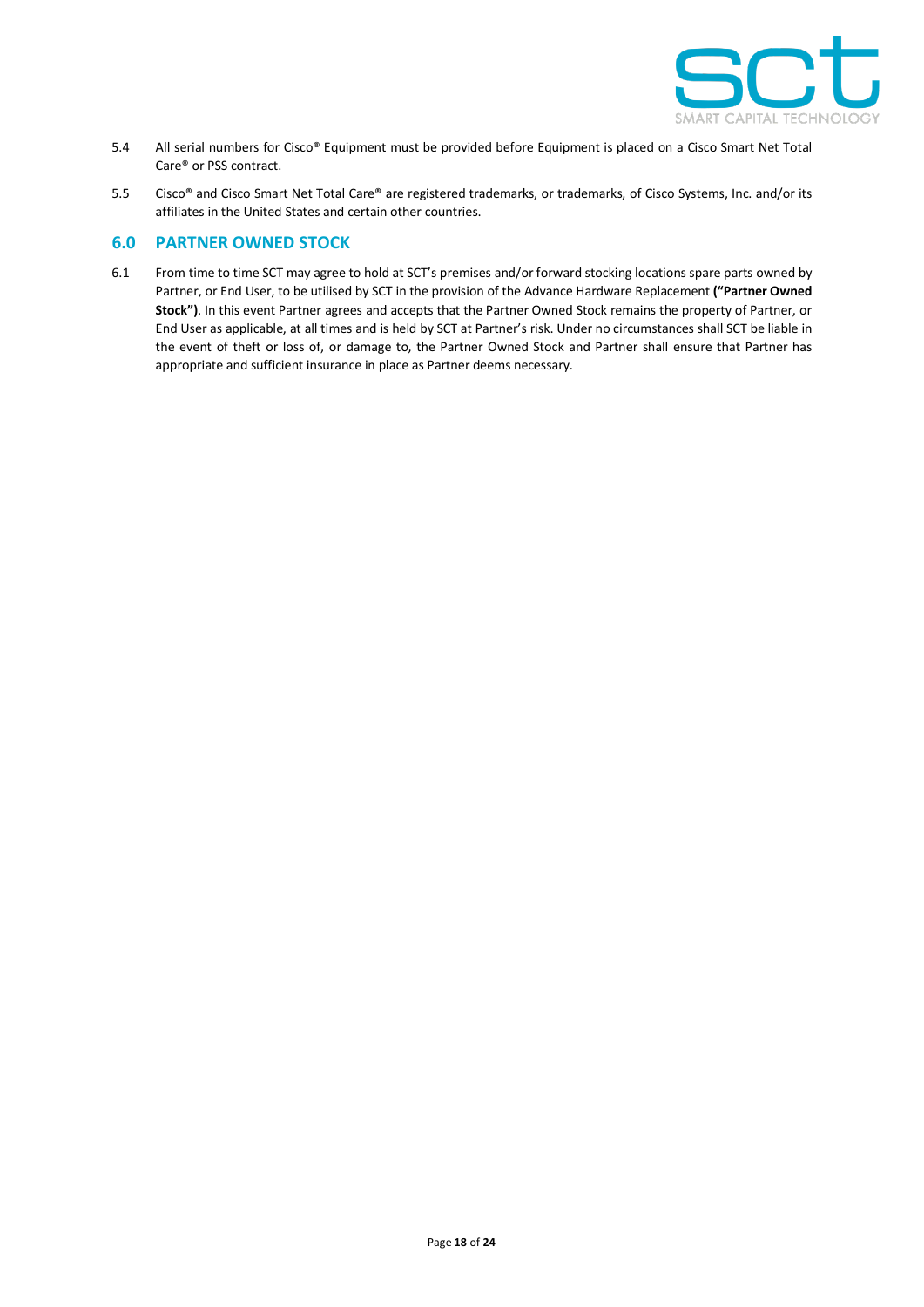

# **SCHEDULE 1 (B) – SPECIFIC TERMS & CONDITIONS OF SUPPORT**

# **SUPPORT ENGINEERING**

## **1.0 GENERAL**

- 1.1 These are the Specific Terms and Conditions of Support on which SCT will provide to Partner the Support Engineering. All words and phrases used in these Specific Terms and Conditions of Support have the same meanings as those in the General Terms and Conditions of Support.
- 1.2 SCT requires a minimum of thirty (30) days' notice prior to the Contract Start Date. In the event that thirty (30) days' notice cannot be provided SCT shall provide Support Engineering on a reasonable endeavours basis only for the first thirty (30) days and Partner shall not be eligible for Service Credits during this period.

#### **2.0 SCT'S RESPONSIBILITIES**

- 2.1 SCT shall, on diagnosis of a hardware failure by Partner in relation to Equipment specified by serial number or other unique identifying mark on the Equipment List, send to Site a Field Service Engineer within the contracted Service Level.
- 2.2 SCT shall advise Partner by e-mail of an expected time of arrival at Site of the Field Service Engineer.
- 2.3 Where the Equipment is covered by Advanced Hardware Replacement and SCT has provided the Part(s), the Field Service Engineer shall install the Part(s) and where possible remove the Faulty Part(s) from Site.

## **3.0 PARTNER'S RESPONSIBILITIES**

- 3.1 Partner is responsible for ensuring that diagnosis has taken place before contacting SCT under the scope of the Support Service Order, to determine that the fault in question is hardware based and not due to firmware, software or other application or system as may be running on or connected to the Equipment
- 3.2 Partner shall give or arrange for SCT's Field Service Engineers unfettered and safe access to the Equipment as is reasonably required to provide the Support Engineering, including, but not limited to, ensuring that electrical and power supplies meet the appropriate electrical standards, and confirming any health, safety, security access and/or any protection requirements at the Site.
- <span id="page-18-0"></span>3.3 Partner shall ensure that any fixtures and fittings at the Site which could reasonably be anticipated to be damaged in the provision of the Support Engineering are either moved or are adequately protected. Where necessary a Risk Assessment Method Statement **("RAMS")** shall be carried out prior to the Support Engineering being undertaken. SCT shall not be liable for any damage caused where the Partner required actions identified by the RAMS have not been completed and/or where adequate protection has not been put in place.
- 3.4 Where emergency or monitoring systems and alarms (including but not limited to smoke or fire alarms, theft prevention systems and fire suppressant systems) **("Emergency Controls")** may be impacted or triggered in the provision of the Support Engineering Partner shall isolate the applicable Emergency Controls. SCT shall not be liable for any activation of Emergency Controls where Partner has not put suitable isolation processes in place.
- 3.5 From time to time Partner may have cause to cancel the requested arrival of a Field Service Engineer **(a "Cancelled Request")**. SCT will record the number of Cancelled Requests in the SCT incident management system. SCT reserves the right to review the Charges should the level of Cancelled Requests become (in SCT's reasonable opinion) excessive.

# **4.0 WORKING AT HEIGHT**

- 4.1 If the Equipment is located in an external or raised location necessitating the Field Service Engineer to work at height, then the appropriate infrastructure or resources shall be provided by Partner to facilitate the provision of Support Engineering in accordance with applicable health and safety directives and regulations **(the "Appropriate Provisions")**, unless agreed otherwise in writing by the Parties.
- 4.2 If the Appropriate Provisions are not provided the Field Service Engineer will not be permitted to provide the Support Engineering for the applicable Equipment. Where Advance Hardware Replacement is contracted for the same Equipment the Support Services will be limited to the Advance Hardware Replacement only and SCT shall not be liable for any costs, charges or losses sustained or incurred by Partner that arise directly or indirectly as a result.
- 4.3 In the event that SCT is unable to provide Support Engineering as a result of Partner failing to have the Appropriate Provisions in place this shall be excluded from any calculation of SCT's performance against Service Levels for any Support Engineering elements of the Support Services.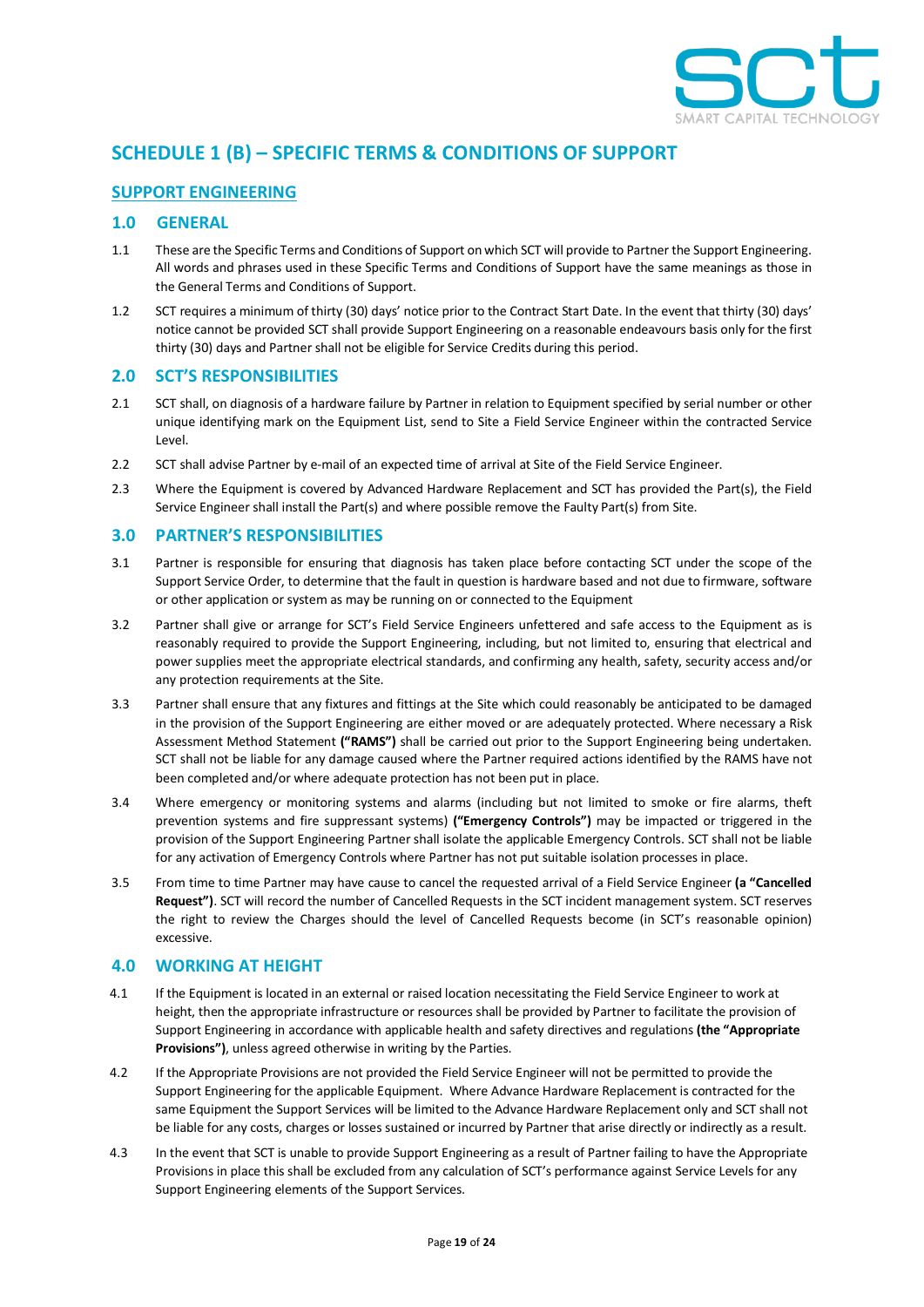

4.4 In the event that SCT is unable to provide Support Engineering as a result of Partner failing to have the Appropriate Provisions in place the Charges shall still apply.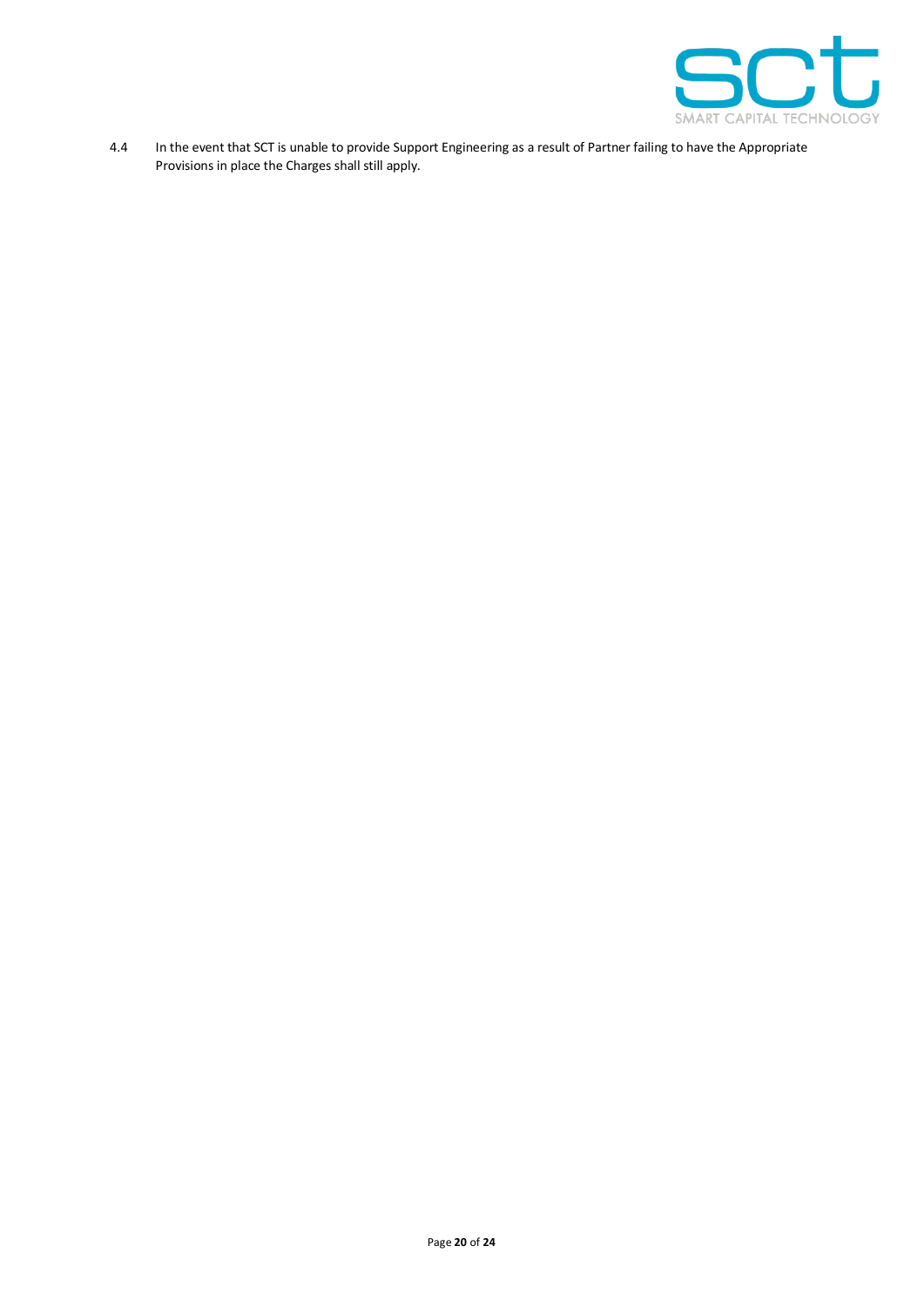

# **SCHEDULE 1(C) – SPECIFIC TERMS & CONDITIONS OF SUPPORT**

# **TIME AND MATERIALS WORK**

# **1.0 GENERAL**

- 1.1 These are the Specific Terms and Conditions of Support on which SCT will provide to Partner the Time and Materials Work. All words and phrases used in these Specific Terms and Conditions of Support have the same meanings as those in the General Terms and Conditions of Support.
- 1.2 **"Authorised Requestor"** means Partner's representative who is responsible and accountable for requesting T&MW from the Support Desk;
- 1.3 **"End User's System"** means variously, the End User's computer and telephony equipment, operating system, computer network infrastructure hardware and/or associated telecom links and networks;
- 1.4 **"Project Based Engineering"** means the provision of a suitably qualified Field Service Engineer on-site to provide defined T&MW which could include, but not limited to, implementation or configuration of networking equipment;
- 1.5 **"Professional Services"** means the provision of services to provide defined T&MW which could include, but not limited to, network audits, health checks, staging services, project management services, decommissioning, recycling and disposal.
- 1.6 **"Professional Services Consultant"** means the appropriately qualified individual SCT provides to perform the Professional Services.
- 1.7 **"Site Contact"** means the authoritative onsite representative at the Site nominated by Partner to liaise with the Field Service Engineer and/or Professional Services Consultant providing the T&MW and responsible for confirmation of completion as the case may be;
- 1.8 **"Site Report"** means the form issued by the Field Service Engineer and/or Professional Services Consultant to the Site Contact for signature at Site confirming the status of the T&MW at the end of the particular visit. Subject to actual events prevailing the status may be recorded as: i) completed (all tasks completed successfully); (ii) partially completed (listing both completed and outstanding tasks); and (iii) visit failed stating the material reason(s) for such status.

#### **2.0 TIME AND MATERIALS WORK**

- 2.1 Each specific Request For Service shall:
	- 2.1.1 be communicated via email to the Support Desk by the Authorised Requestor as further detailed in Paragraph [2.4](#page-21-0) below;
	- 2.1.2 be assessed by the Support Desk who will confirm to the Authorised Requestor if the T&MW requested is feasible to be carried out by SCT or not. SCT reserves the right to reject a Request For Service should the requested T&MW fall outside the scope of this Schedule 1(C) and/or the capabilities of SCT or if SCT does not have sufficient resources available;
	- 2.1.3 if deemed feasible and agreed to be undertaken by SCT in accordance with Paragrap[h 3.0](#page-21-1) of this Schedule 1(C), will be performed in response to Partner's written requirement and carried out over a recorded duration. The Charges for such T&MW shall be determined by the scope of work, the duration and the skill level of the Field Service Engineer or Professional Services Consultant utilised.
- 2.2 For skill-matching, scheduling and charging purposes, all approved T&MW will :
	- 2.2.1 be categorised as Project Based Engineering or Professional Services;
	- 2.2.2 be aligned to the appropriate Field Service Engineer or Professional Services Consultant skill level;
	- 2.2.3 have the type of response confirmed being either Project Based Engineering or Professional Services;
	- 2.2.4 have the Charges confirmed in accordance with Paragraph [3.1.](#page-21-2)
- 2.3 The scope of the T&MW covers:
	- 2.3.1 providing remote Field Service Engineer expertise in response to Partner's technical request for IT administration and 'how do I' queries regarding the End User's System;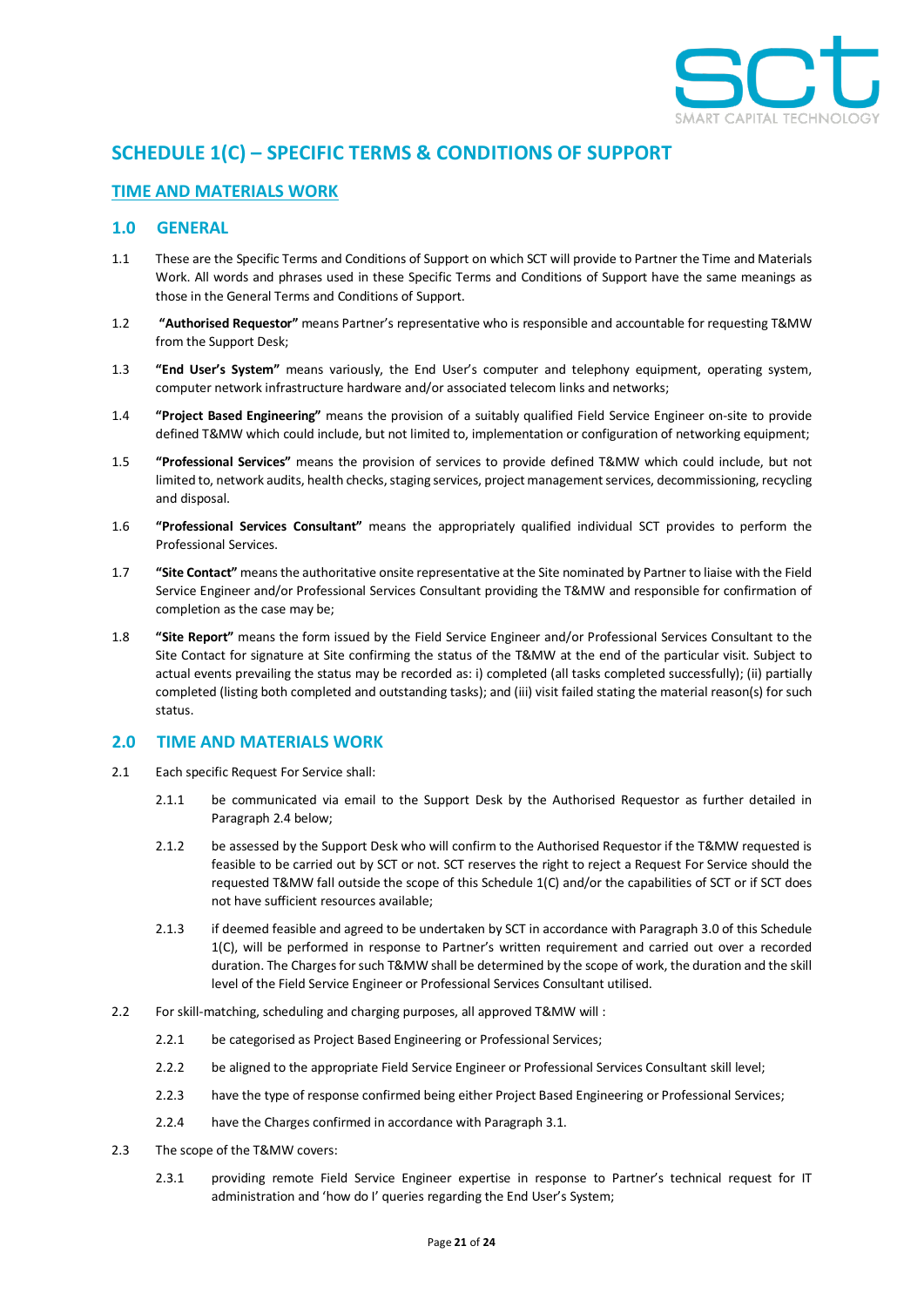

- 2.3.2 undertaking on-site installations, repairs, refits and recoveries in relation to the End User's System;
- 2.3.3 providing larger managed programmes of work at Sites covering: site surveys and auditing, multi-site implementations and operational handover, equipment staging and configuration, decommissioning and disposal, project management services.
- <span id="page-21-0"></span>2.4 The Authorised Requestor shall be responsible for confirming to SCT:
	- 2.4.1 the full requirements of the work that Partner wishes SCT to undertake at the specified Site(s);
	- 2.4.2 the availability and location of Partner's or End User's equipment spares if essential and appropriate to the request;
	- 2.4.3 the address details of the Site(s);
	- 2.4.4 the name and contact details of the Site Contact;
	- 2.4.5 that Site access and permission to work arrangements have been put in place with the nominated Site Contact;
	- 2.4.6 that all necessary consents, including consents for any necessary alterations and provisions to buildings and power, are in place and, if appropriate any formal arrangements for minor works that may need to be completed at any Site in order to facilitate the T&MW;
	- 2.4.7 any health, safety, security access and/or any protection requirements at the Site;
	- 2.4.8 that the Site Contact has been comprehensively briefed on the purpose of the T&MW and is able to facilitate required physical access and any prerequisites as may be required, including the acknowledgement and acceptance that PC's, servers and communication links may require to be out of service for a period of time.
- 2.5 SCT shall provide Field Service Engineering or Professional Services Consultants resource to perform the T&MW at Sites and shall carry out the T&MW in a professional manner using such personnel as SCT considers suitably qualified to undertake the work and who shall at all times remain under the direction and control of SCT. Field Service Engineers and/or Professional Services Consultants will be matched and allocated to the T&MW requested by Partner based on the skill level definitions set out below:
	- 2.5.1 **Level 1:** Minimum 2+ years' experience, voice/data networking products and technologies;
	- 2.5.2 **Level 2:** Minimum 3+ years' experience, fault finding, configurations and installations;
	- 2.5.3 **Level 3:** Minimum 5+ years' experience, complex fault finding, design and configuration, project management, leadership skills;
	- 2.5.4 **Consultant:** 6+ years' field, pre-sales, design and configuration, complex project and leadership experience.
- 2.6 Partner will pay to SCT the Charges as set out in Paragrap[h 7.0](#page-23-0) of this Schedule 1(C).
- 2.7 The T&MW will be provided at agreed Sites and, unless mutually agreed otherwise in writing, there shall be unfettered access available during Normal Business Hours or at any other time as mutually agreed at each Site when the allocated Field Service Engineer and/or Professional Services Consultant is scheduled to attend.
- 2.8 While SCT shall use its reasonable endeavours to achieve any estimates made by SCT regarding any timescales or any results projected in connection with the T&MW, it is agreed that any such estimates are not entirely within SCT's control and are dependent upon the accuracy and completeness of the information supplied to SCT as well as the degree of assistance given by Partner and the way in which any results of the T&MW are used. Accordingly, SCT does not guarantee that the T&MW will be completed within the timescales or achieve the projected results and time is not of the essence.

# <span id="page-21-1"></span>**3.0 REQUESTING TIME AND MATERIALS WORK**

- <span id="page-21-2"></span>3.1 In accordance with Paragrap[h 2.0,](#page-15-1) when Partner places a Request For Service, and where SCT is willing to provide the requested T&MW, SCT will provide a T&M Offer to Partner subject to these Terms. The T&M Offer shall be valid for thirty (30) days unless stated otherwise.
- <span id="page-21-3"></span>3.2 Upon Partner's issuance of a Purchase Order accepting the T&M Offer the T&M Offer shall be considered a T&M Order.
- 3.3 SCT reserves the right to withdraw the T&M Offer at any time prior to a T&M Order coming into effect in accordance with Paragrap[h 3.2.](#page-21-3)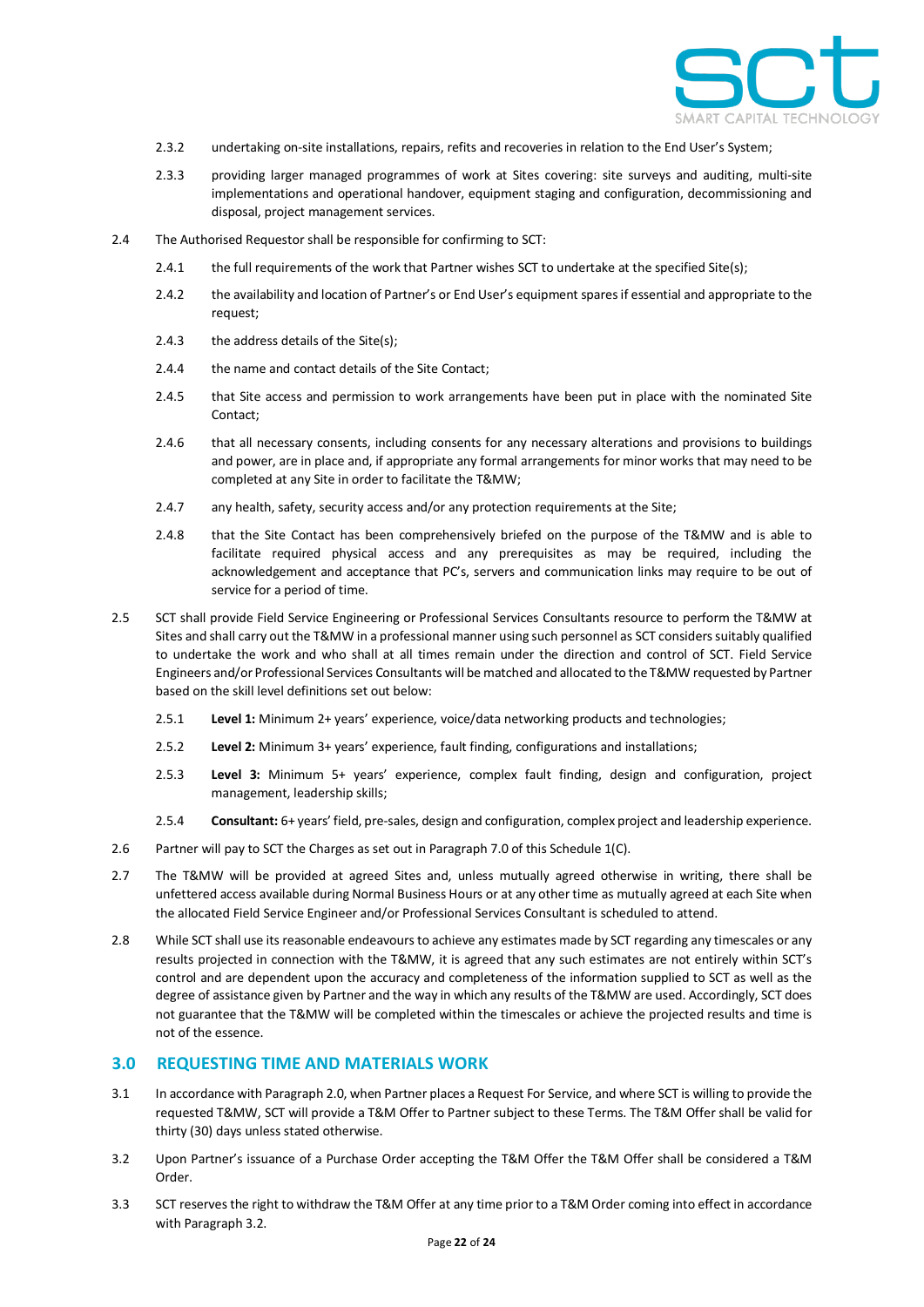

3.4 SCT will not commence any T&MW nor provide any Field Service Engineers or Professional Services Consultants until SCT have received Partner's emailed acceptance of the T&M Offer and Partner's Purchase Order placed in accordance with the T&M Offer.

# **4.0 SCT RESPONSIBILITIES**

- 4.1 SCT shall:
	- 4.1.1 arrange for all Field Service Engineers and Professional Services Consultants to carry appropriate identification documents, conduct themselves in a professional manner and that their appearance is appropriate and business like for the tasks to be performed at Sites.
	- 4.1.2 provide Partner with status reports on a mutually agreed frequency;
	- 4.1.3 promptly notify Partner in writing of any substantive out of scope work required to complete the T&MW and where appropriate SCT shall provide a T&M Offer in accordance with Paragraph [3.0](#page-21-1) for the additional work required.
	- 4.1.4 provide a warranty of ten (10) Business Days from the date of completion of the T&MW. SCT's sole liability (and Partner's sole remedy against SCT) in respect of any materially defective T&MW for which SCT is responsible under the warranty shall be the re-performance of the T&MW at SCT's cost.

## **5.0 PARTNER RESPONSIBILITIES**

- <span id="page-22-0"></span>5.1 Partner shall ensure that any fixtures and fittings at the Site which could reasonably be anticipated to be damaged in the provision of the T&MW are either moved or are adequately protected. Where necessary a Risk Assessment Method Statement **("RAMS")** shall be carried out prior to the T&MW being undertaken. SCT shall not be liable for any damage caused where the Partner required actions identified by the RAMS have not been completed and/or where adequate protection has not been put in place.
- 5.2 Where emergency or monitoring systems and alarms (including but not limited to smoke or fire alarms, theft prevention systems and sprinkler systems) **("Emergency Controls")** may be impacted or triggered in the provision of the T&MW Partner shall isolate the applicable Emergency Controls. SCT shall not be liable for any activation of Emergency Controls where Partner has not put suitable isolation processes in place.
- 5.3 If the T&MW necessitates the Field Service Engineer or Professional Services Consultant to work at height, then the appropriate infrastructure or resources shall be provided by Partner to facilitate the provision of the T&MW in accordance with applicable health and safety directives and regulations **(the "Appropriate Provisions")**, unless agreed otherwise in writing by the Parties.
- 5.4 If the Appropriate Provisions are not provided the Field Service Engineer or Professional Services Consultant will not be permitted to provide the T&MW and SCT shall not be liable for any costs, charges or losses sustained or incurred by Partner that arise directly or indirectly as a result.

# **6.0 EXECUTION**

- 6.1 The T&MW carried out at each Site shall be signed off by the Site Contact using a Site Report provided by the Field Service Engineer or Professional Services Consultant. The Site Report will be categorised as follows:
	- 6.1.1 **Complete**  all requested T&MW tasks completed successfully;
	- 6.1.2 **Partial**  some of the requested T&MW tasks completed successfully. If due to:
		- 6.1.2.1 SCT default **("Partial – SCT Default")** revisit at SCT cost (endeavour to revisit within five (5) Business Days);
		- 6.1.2.2 Partner/End User default **("Partial – Partner Default")** notification to Partner (visit Charges applies) and Partner to notify SCT when problem resolved. Partner to notify/request revisit;
	- 6.1.3 **Failed** Site visited but no T&MW tasks undertaken/completed. If due to:
		- 6.1.3.1 SCT default **("Failed – SCT Default")** revisit at SCT cost (endeavour to revisit within five (5) Business Days;
		- 6.1.3.2 Partner/End User default **("Failed – Partner Default")** notification to Partner (visit Charges applies) and Partner to notify SCT when problem resolved. Partner to notify/request revisit.
- 6.2 Abortive visit criteria (examples):